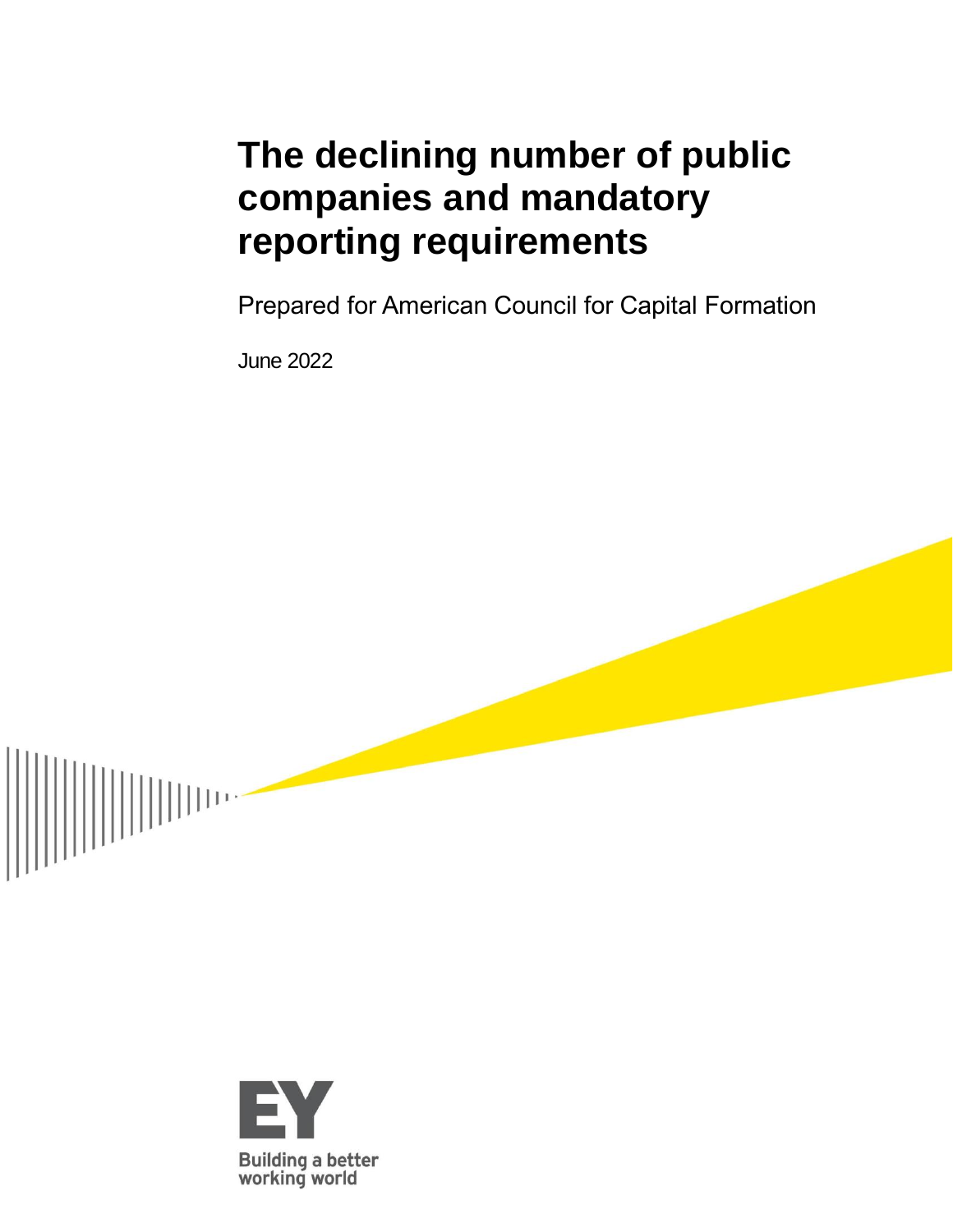The declining number of public companies and mandatory reporting requirements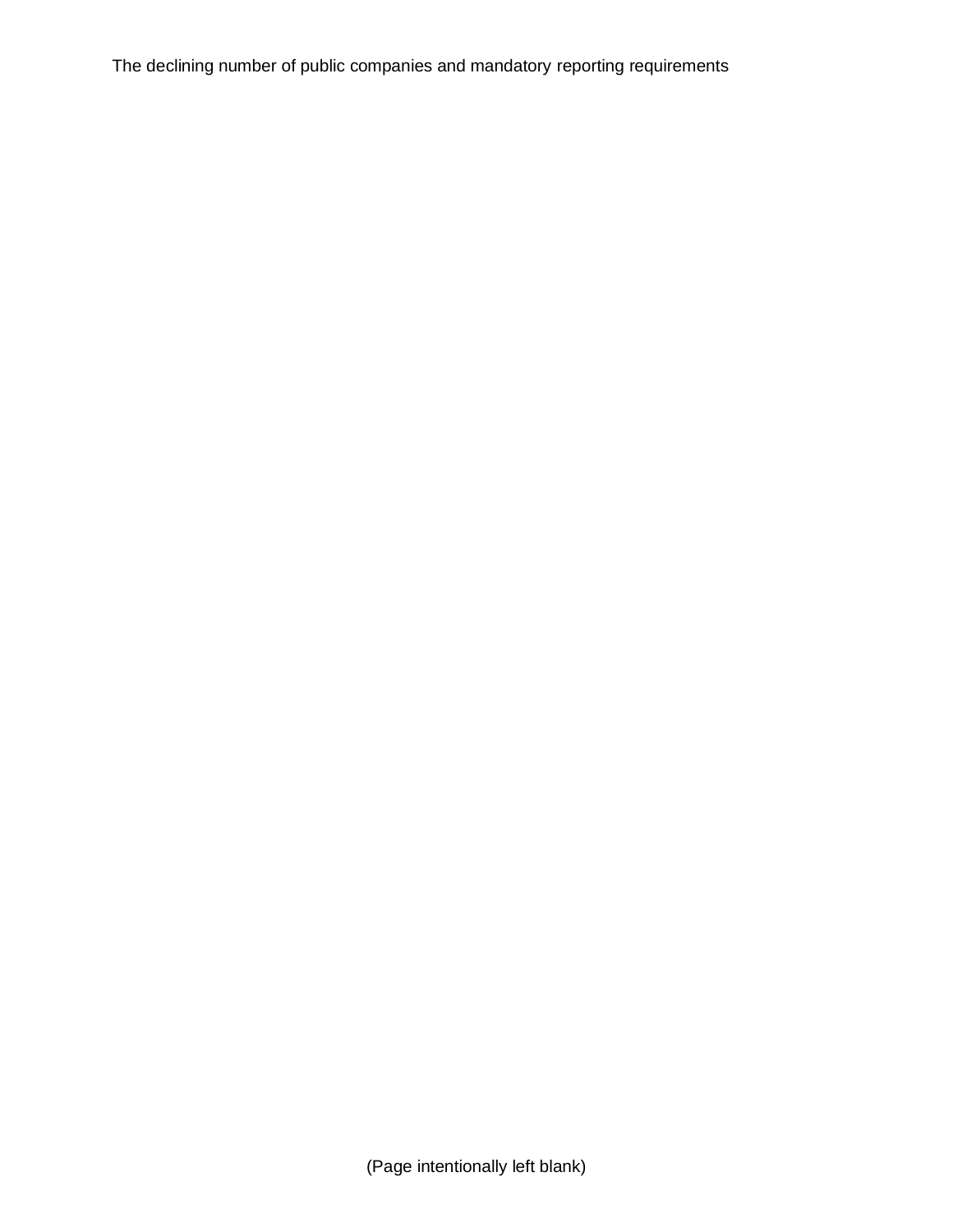# **Executive summary**

The number of US companies traded on major US exchanges has declined significantly in recent decades. For example, after peaking in 1996 at more than 8,000 companies, the number of domestic US-listed public companies decreased nearly 50% by 2019 (i.e., to approximately 4,300 companies). 1

Public equity markets can offer multiple benefits for companies and investors. From a company perspective, public share issuance allows access to the \$33.9 trillion of US listed equity market capitalization and increases liquidity in the company's stock, allowing company founders and early-stage investors to sell their shares more easily.<sup>2</sup> From an investor perspective, public equity markets facilitate wealth creation by providing more opportunities for returns on capital, and initial public offerings (IPO) in particular allow investments in potentially high-growth companies. Creation of a public secondary market can also offer investors greater liquidity for their existing share holdings. Public equity markets also provide increased corporate accountability because investors can quickly deploy their capital elsewhere in response to company missteps, and regulators require regular and detailed mandatory disclosures from public companies. As a result of this wealth of information and public scrutiny by many potential buyers and sellers, publicly traded share prices generally respond rapidly to emerging events, sending signals to market participants about where to deploy capital and thus increasing overall economic productivity.

The economic research offers multiple explanations for this decline, including declining business dynamism, increases in the availability of private equity, increases in merger and acquisition activity, and higher regulatory compliance costs. One reason for the higher regulatory compliance costs is mandatory reporting requirements for public companies. These reporting requirements help investors better understand public companies by providing periodic updates of financial results, possible company risks, and other materials on company performance. However, complying with these reporting requirements can be costly and could disincentivize companies from being public. That is, increasing the cost of being a public company can reduce the number of public companies.

This report estimates how many fewer US companies were traded on major US exchanges due to mandatory reporting requirements for public companies over the 2000-2019 period. While there are significant shortcomings in the economic research quantifying the impact of mandatory reporting requirements, this analysis relies on a recent framework that reliably captures an economically meaningful share of total mandatory reporting requirements.<sup>3</sup>

<sup>1</sup> "World Development Indicators," World Bank website, databank.worldbank.org, accessed May 2022.

<sup>2</sup> "World Development Indicators," World Bank website, databank.worldbank.org, accessed June 2022. This value is for 2019.

<sup>&</sup>lt;sup>3</sup> Specifically, this analysis relies on the framework of Ewens et al. (2021). As noted in a recent review of the literature, Leuz and Wysock (2016), the cost of reporting requirements is difficult to quantify and most research to date has been qualitative or survey based. Qualitative research, by definition, is not quantitative and survey-based estimates have an issue of potential overreporting of costs. In contrast, Ewens et al. (2021) relies on a revealed preference framework in the context of Securities and Exchange Commission (SEC) reporting requirements. Specifically, the authors infer reporting requirement costs by examining how much cost companies are willing to incur to avoid increased reporting requirements. This is then used in separate models to estimate the change in the probability of going through an IPO and delisting. There are, however, still significant limitations. Because of the methodology's reliance on changes in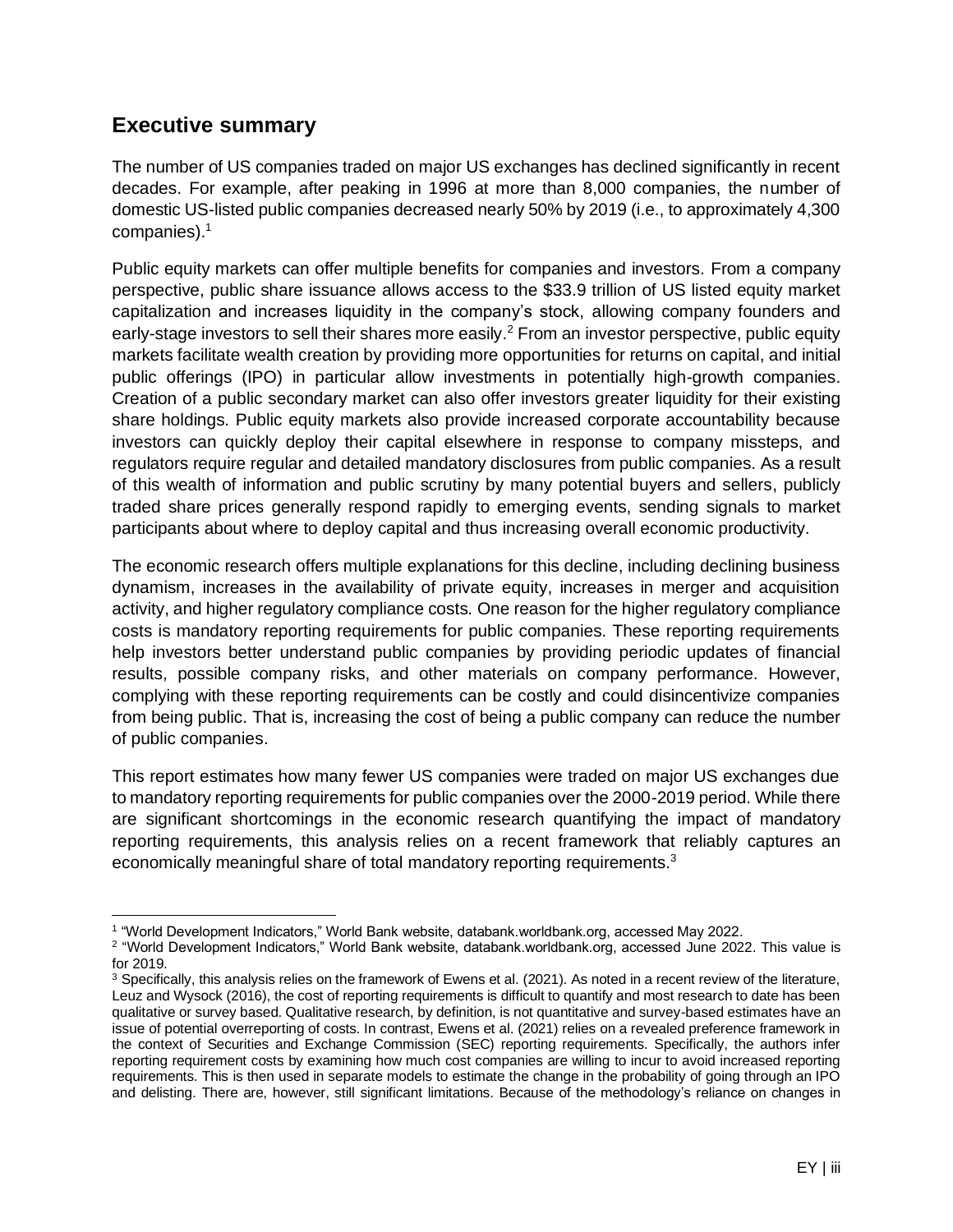#### Key results

This report estimates:

- ► **There were at least 800 fewer US companies traded on major US exchanges at the end of 2019 because of mandatory reporting requirements. <sup>4</sup>** Mandatory reporting requirements – because they have a significant initial fixed cost – primarily contribute via a reduction in IPOs. Note that these companies and the related economic activity do not cease to exist, but rather remain private instead of being public.
- ► **The median US company that would have been public – but is now, instead, private – is estimated to have 650 workers.** Across the approximately 800 fewer public companies in 2019 this amounts to more than 500,000 workers.
- ► **The median US company that would have been public – but is now, instead, private – is estimated to have nearly \$300 million in revenue.** Across the approximately 800 fewer public companies in 2019 this amounts to upwards of \$250 billion in revenue.
- ► **The median US company that would have been public – but is now, instead, private – is estimated to have over \$750 million in market capitalization.** Across the approximately 800 fewer public companies in 2019 this amounts to nearly \$600 billion in market capitalization.
- ► **More costly reporting requirements could be expected to reduce the number of public companies.** This analysis estimates that a 10% increase in reporting requirement cost over the 2000-2019 period would have reduced the number of US companies traded on major exchanges further by 80 companies, with a combined 51,000 employees, \$60 billion in revenue, and over \$23 billion of market capitalization. These companies and the related economic activity do not cease to exist, but rather remain private instead of being public.

To put these estimates in context, without any mandatory reporting requirements in the 2000- 2019 period, the number of public listed companies in 2019 would have been higher by roughly 800, all else equal. That is, there would have been roughly 5,100 publicly listed companies rather

reporting requirements at public float thresholds it cannot examine uniform reporting requirements or industry-specific rules. The estimates are, therefore, conservative. The threshold-based reporting requirements examined in Ewens et al. (2021) include scaled disclosure, non-accelerated filing, Section 404 of Sarbanes-Oxley, and Emerging Growth Company under the JOBS Act. Cost is defined as the net of direct costs (e.g., fees to lawyers and accountants and the cost of internal control system), indirect costs (e.g., competition effects, constraints on operating decisions), and benefits (e.g., reduction in a company's cost of capital). Social benefits of reporting requirements (e.g., competition effects and investor welfare) are not included in this net cost.

<sup>4</sup> All else equal, the number of public companies in the 2019 economy would be higher than the number of public companies in 1996 due to the growing size of the economy. It is therefore not appropriate to compare this estimated reduction to the number of public companies in 1996 or any other available year (i.e., the correct counterfactual for comparison is not observed and this report only analyzes one of the many reasons for the decline in the number of public companies). That said, for purposes of putting the estimated change in publicly listed companies into context, this analysis compares the estimated change in the number of publicly listed companies to the number of listed companies in 2019 before accounting for this change. A similar comparison is also made based on company market capitalization.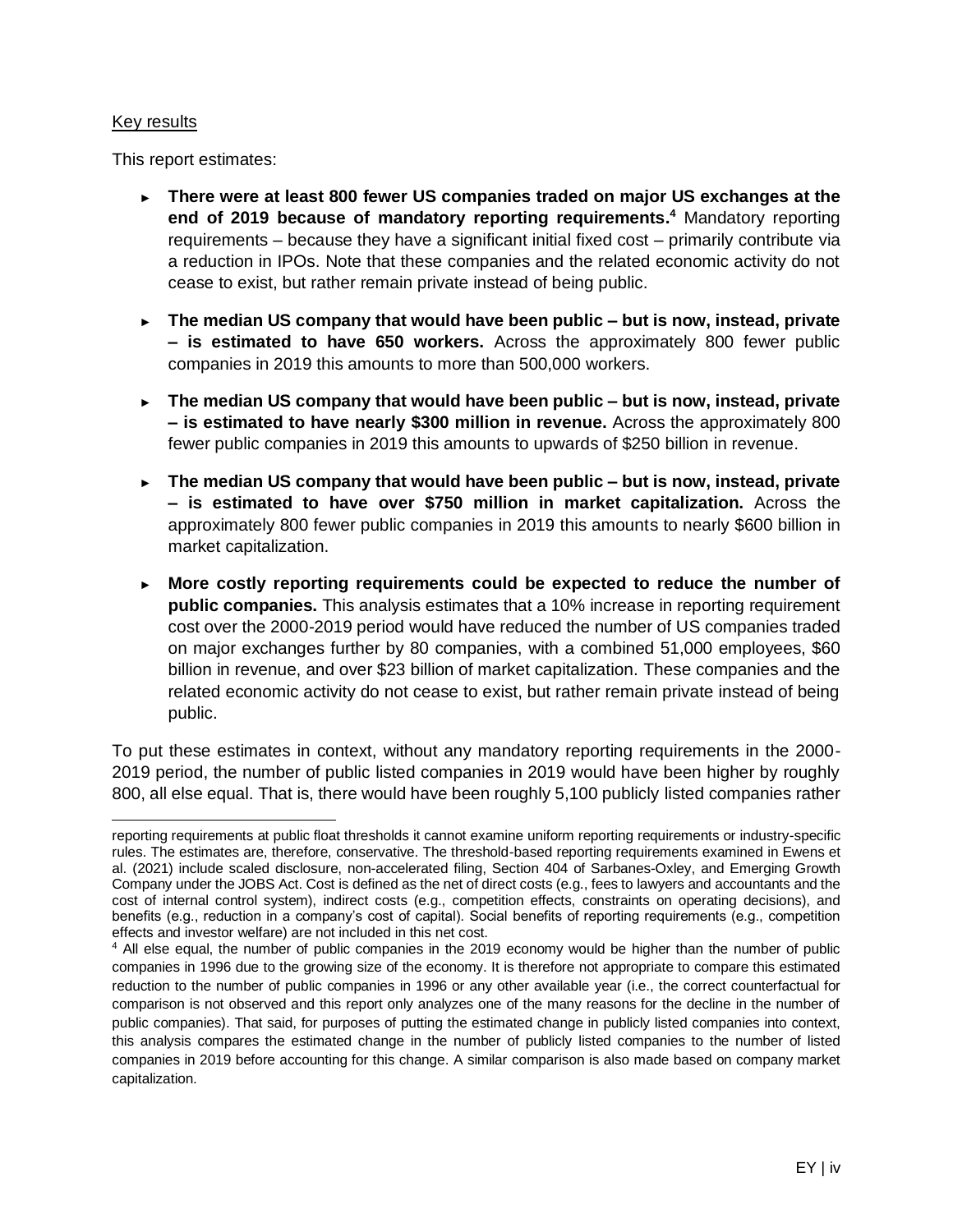than 4,300 in 2019 – a 16% decline – without accounting for the various other factors that may also explain the decline in public listings. Assuming these companies are the size of the median public company in 2019, which tend to be relatively small, this translates into a smaller 1.7% decline when measured by company market capitalization.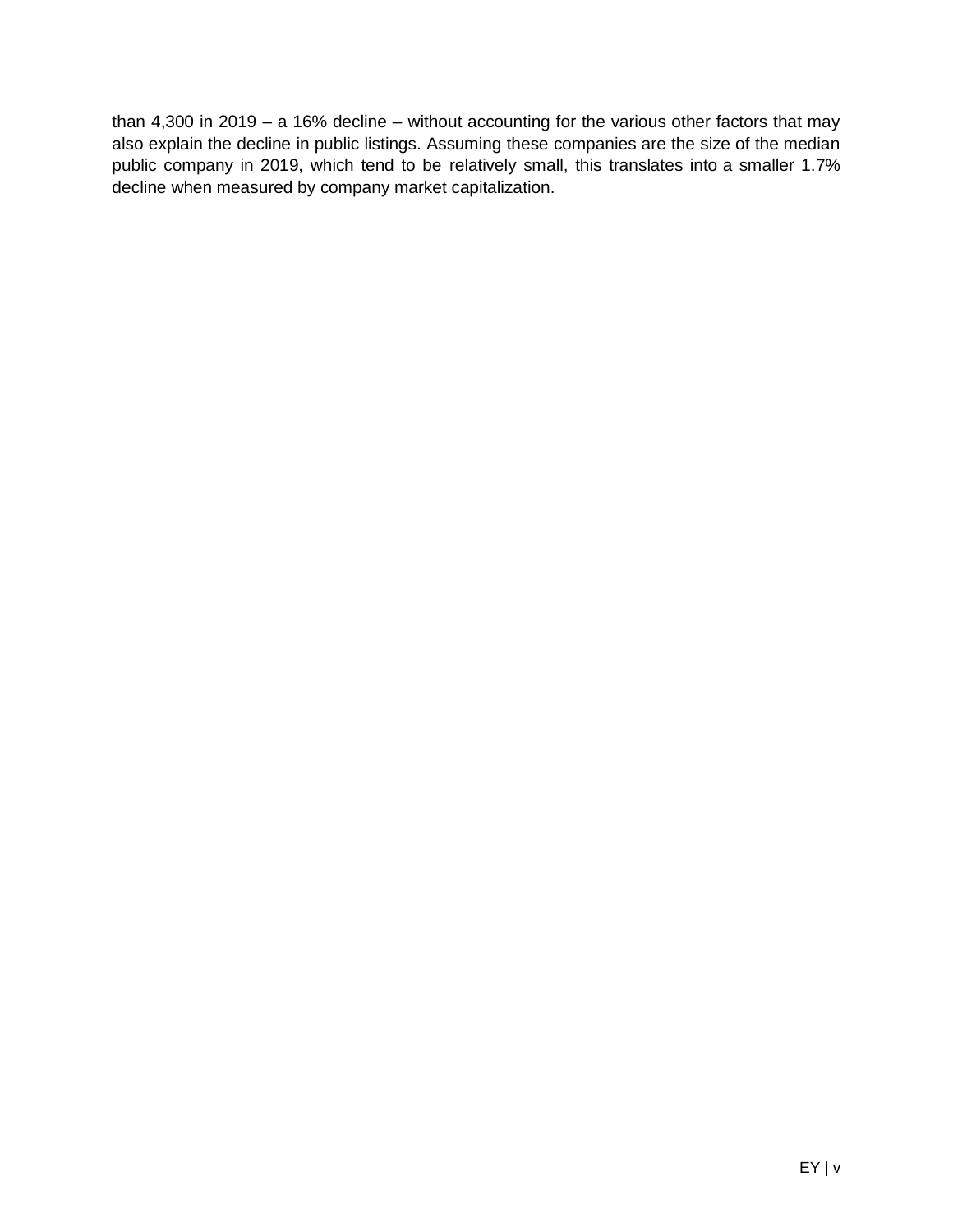# **Contents**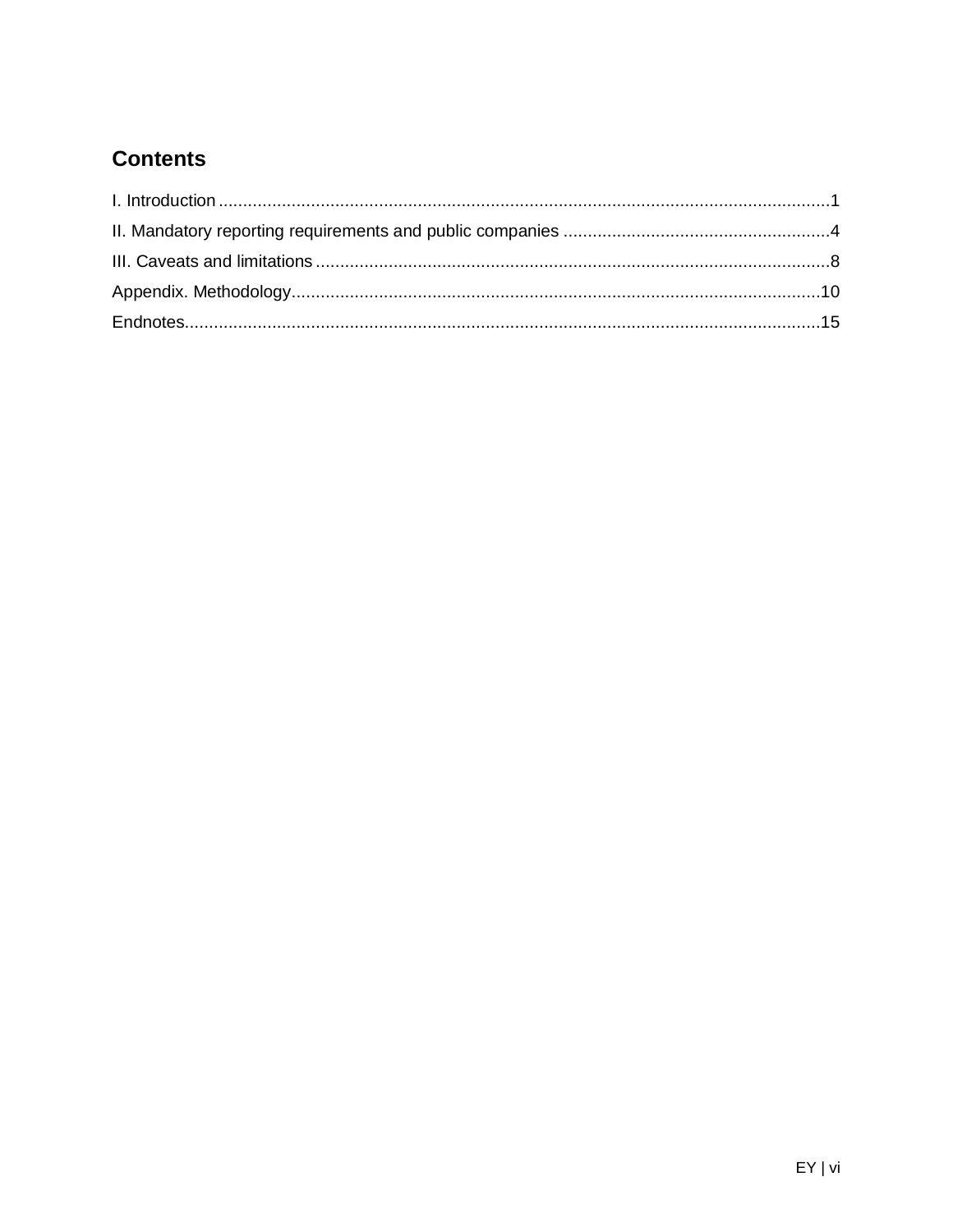# **The declining number of public companies and mandatory reporting requirements**

# <span id="page-6-0"></span>**I. Introduction**

The number of US companies traded on major US exchanges has declined significantly in recent decades.<sup>1</sup> As shown in Figure 1, after peaking in 1996 at more than 8,000 companies, the number of domestic US-listed public companies decreased nearly 50% by 2019 (i.e., to approximately 4,300 companies). 2

Public equity markets can offer multiple benefits for companies and investors. From a company perspective, public share issuance allows access to the \$33.9 trillion of US listed equity market capitalization and increases liquidity in the company's stock, allowing company founders and early-stage investors to sell their shares more easily.<sup>3</sup> From an investor perspective, public equity markets facilitate wealth creation by providing more opportunities for returns on capital, and initial public offerings (IPO) in particular allow investments in potentially high-growth companies. Creation of a public secondary market can also offer investors greater liquidity for their existing share holdings. Public equity markets also provide increased corporate accountability because investors can quickly deploy their capital elsewhere in response to company missteps, and regulators require regular and detailed mandatory disclosures from public companies. As a result of this wealth of information and public scrutiny by many potential buyers and sellers, publicly traded share prices generally respond rapidly to emerging events, sending signals to market participants about where to deploy capital and thus increasing overall economic productivity.



#### **Figure 1. Number of US public companies, 1990-2019**

Note: Gray boxes denote recessions. Source: The World Bank.

The economic research offers multiple explanations for this decline, including declining business dynamism, increases in the availability of private equity, increases in merger and acquisition activity, and higher regulatory compliance costs.<sup>4</sup> One reason for the higher regulatory compliance costs is mandatory reporting requirements for public companies. These reporting requirements help investors better understand public companies by providing periodic updates of financial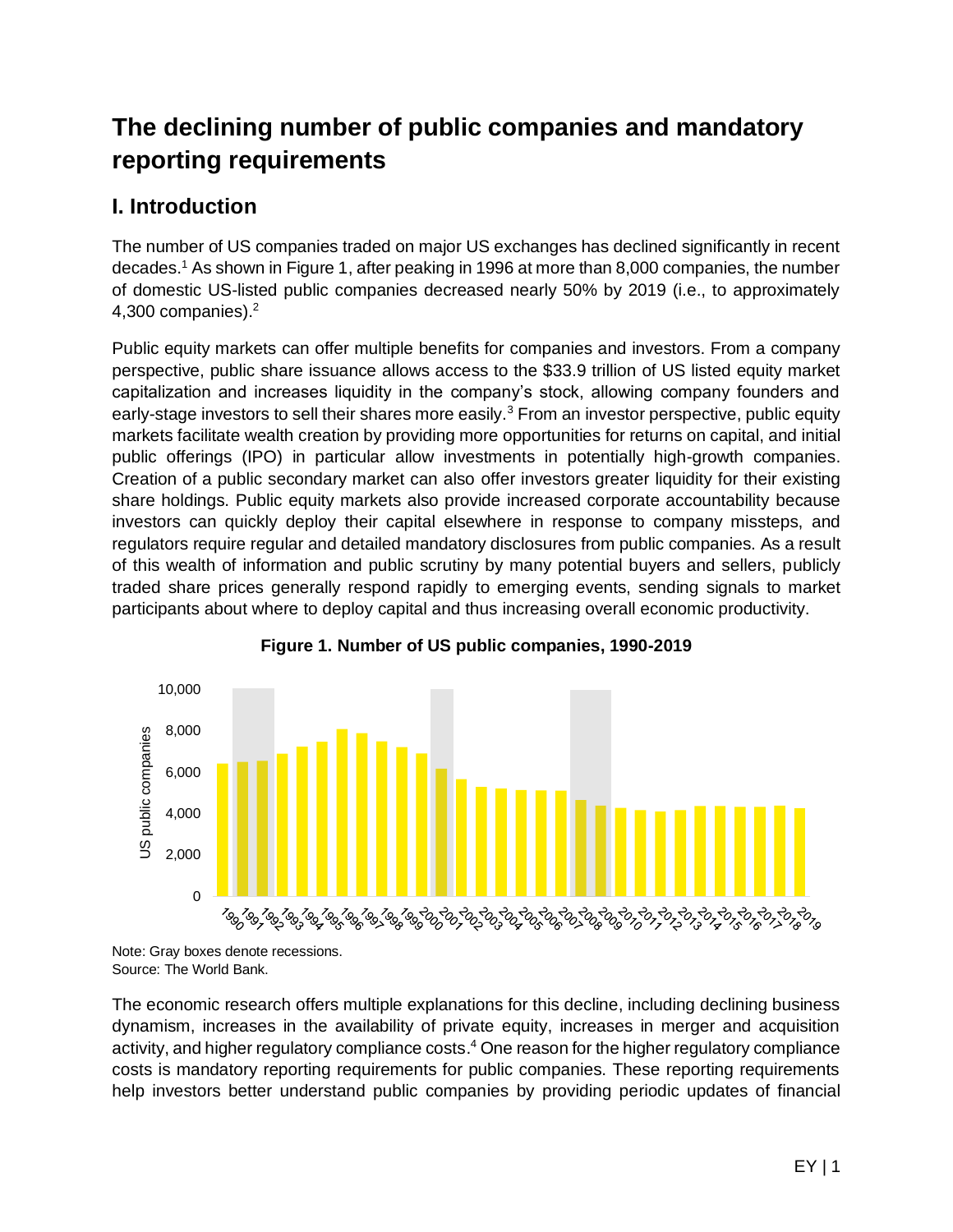results, possible company risks, and other materials on company performance. However, complying with these reporting requirements can be costly and could disincentivize companies from being public. That is, increasing the cost of being a public company can reduce the number of public companies.

This report estimates how many fewer US companies were traded on major US exchanges due to mandatory reporting requirements for public companies over the 2000-2019 period. While there are significant shortcomings in this literature in quantifying the impact of mandatory reporting requirements, this analysis relies on a recent framework that reliably captures an economically meaningful share of total mandatory reporting requirements This report estimates how many fewer US public companies were traded on major US exchanges due to mandatory reporting requirements for public companies over the 2000-2019 period.

#### Reasons for the declining number of public companies

The economic research offers multiple explanations for this decline, including declining business dynamism, increases in the availability of private equity, increases in merger and acquisition activity, and higher regulatory compliance costs. These reasons are not mutually exclusive and could also interact to exacerbate the decline.

- ► **Declining business dynamism.** Over the past few decades, the economic literature has noted a decline in business dynamism. Business dynamism is the process of new businesses starting, growing, dying, and being replaced with other more productive businesses. This process creates a churn of new businesses and jobs that can better allocate labor and capital to its most productive uses. With fewer new businesses there would be fewer companies looking to enter the public markets via an IPO. $5$
- ► **Increases in the availability of private equity.** Over the past few decades, markets experienced a significant shift as private equity, venture capital, and other companies increased the capital available to start-ups. The availability of this private capital allows companies to scale without needing to access public markets for such funding. Accordingly, the literature has found that startup companies tend to stay private longer and can raise increasing amounts of capital in later stage funding rounds. Additionally, the literature has also found that the average company conducting an IPO tends to be older and larger.<sup>6</sup>
- ► **Increases in merger and acquisition activity.** Another possible explanation for the decrease in publicly listed companies is increasing merger and acquisition activity among companies. If two public companies merge or a larger public company acquires a smaller public company, this will reduce the listed public companies from two to one. Alternatively, a large public company could acquire a private company before it lists on a public exchange. The economic literature has found that an increasing number of newly listed public companies either acquire other public companies or themselves are acquired.<sup>7</sup>
- ► **Higher regulatory compliance costs.** Another possible explanation involves the increasing regulatory compliance costs required for public companies. One reason for the higher regulatory compliance costs is mandatory reporting requirements for public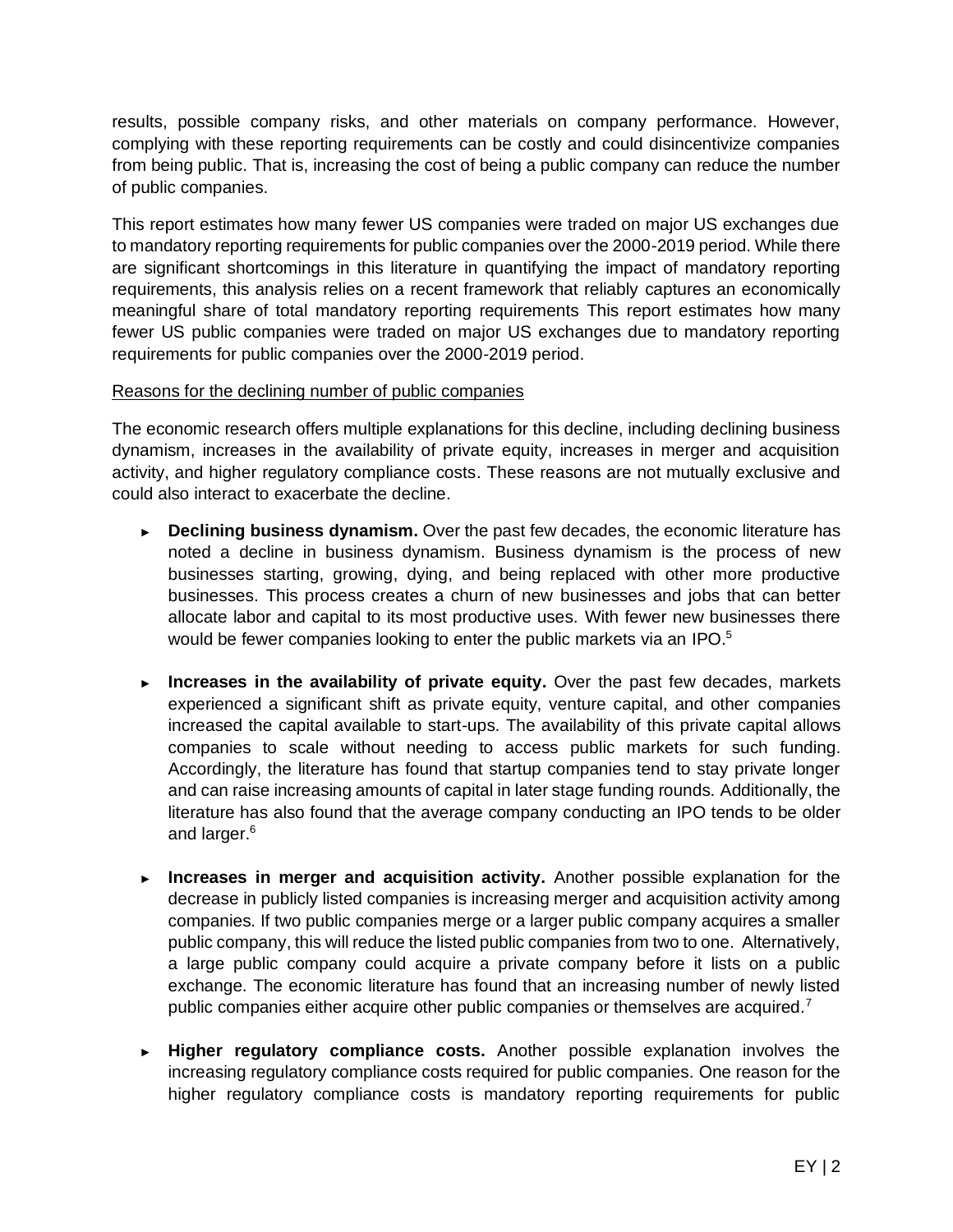companies. Reporting requirements involve financial and risk disclosure mandated by the Securities and Exchange Commission (SEC). Although these have existed since the inception of the Securities and Exchange Act of 1934, they increased significantly since the year 2000. These major regulatory developments include Regulation Fair Disclosure (Reg FD) and the passage of the Sarbanes-Oxley Act of 2002 (SOX) in the wake of multiple corporate scandals in the early 2000s.<sup>8</sup>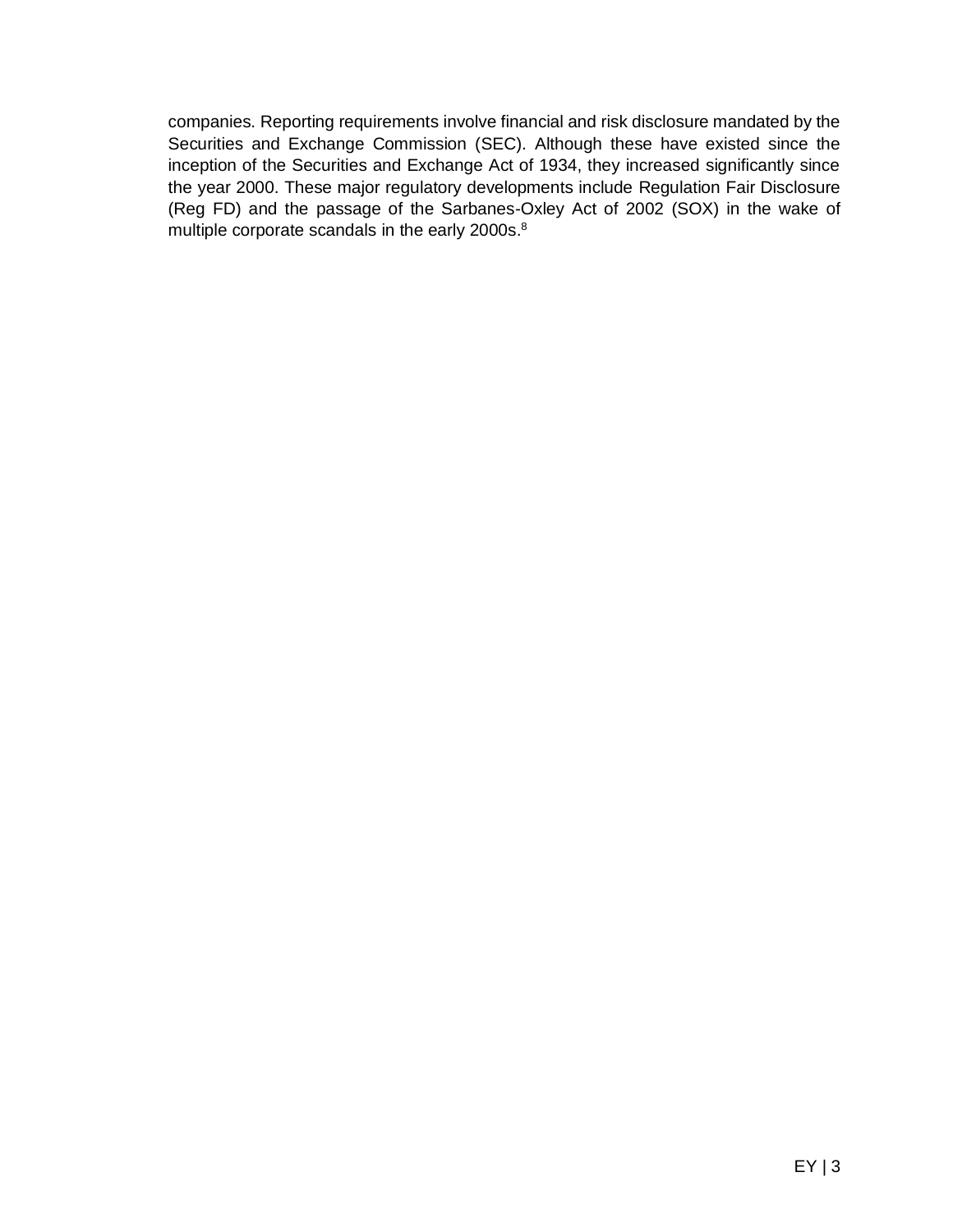# <span id="page-9-0"></span>**II. Mandatory reporting requirements and public companies**

This report estimates how many fewer US companies were traded on major US exchanges due to mandatory reporting requirements for public companies over the 2000-2019 period. While there are significant shortcomings in this literature on quantifying the impact of mandatory reporting requirements, this analysis relies on a recent framework that reliably captures an economically meaningful share of total mandatory reporting requirements.

#### Analysis framework

This report relies on the framework of Ewens et al. (2021). As noted in a recent review of the literature, Leuz and Wysock (2016), the cost of reporting requirements is difficult to quantify and most research to date has been qualitative or survey based.<sup>9</sup> Qualitative research, by definition, is not quantitative and survey-based estimates have an issue of potential overreporting of costs. In contrast, Ewens et al. (2021) relies on a revealed preference framework in the context of the SEC reporting requirements. Specifically, the authors infer reporting requirement costs by examining how much cost companies are willing to incur to avoid increased reporting requirements. This is then used in separate models to estimate the change in the probability of going through an IPO and delisting.

There are, however, still significant limitations. Because of the methodology's reliance on changes in reporting requirements at public float thresholds it cannot examine uniform reporting requirements or industry-specific rules. The estimates are, therefore, conservative. The thresholdbased reporting requirements examined in Ewens et al. (2021) include scaled disclosure, nonaccelerated filing, Section 404 of Sarbanes-Oxley, and Emerging Growth Company under the JOBS Act. Cost is defined as the net of direct costs (e.g., fees to lawyers and accountants and the cost of internal control system), indirect costs (e.g., competition effects, constraints on operating decisions), and benefits (e.g., reduction in a company's cost of capital). Social benefits of reporting requirements (e.g., competition effects and investor welfare) are not included in this net cost.

Overall, for the median public company, the annual cost of mandatory reporting requirements is estimated to be \$45,000 for enhanced disclosure compliance (equivalent to 0.3% of earnings before interest, taxes, depreciation, and amortization (EBITDA)), \$126,000 for tightened internal controls (equivalent to 0.9% of EBITDA), and \$293,000 for a combination of disclosure and internal governance (2.1% of EBITDA).<sup>10</sup> Additionally, because there is a fixed cost as well as a marginal cost to mandatory reporting requirements smaller public companies can face a higher cost relative to their size when compared to their larger counterparts.<sup>11</sup>

See appendix for further details.

#### Results

As shown in Figure 2, the analysis estimates that there were at least 800 fewer US public companies listed on major US exchanges at the end of 2019 because of mandatory reporting requirements.<sup>12</sup> These companies and the related economic activity do not cease to exist, but rather remain private instead of being public.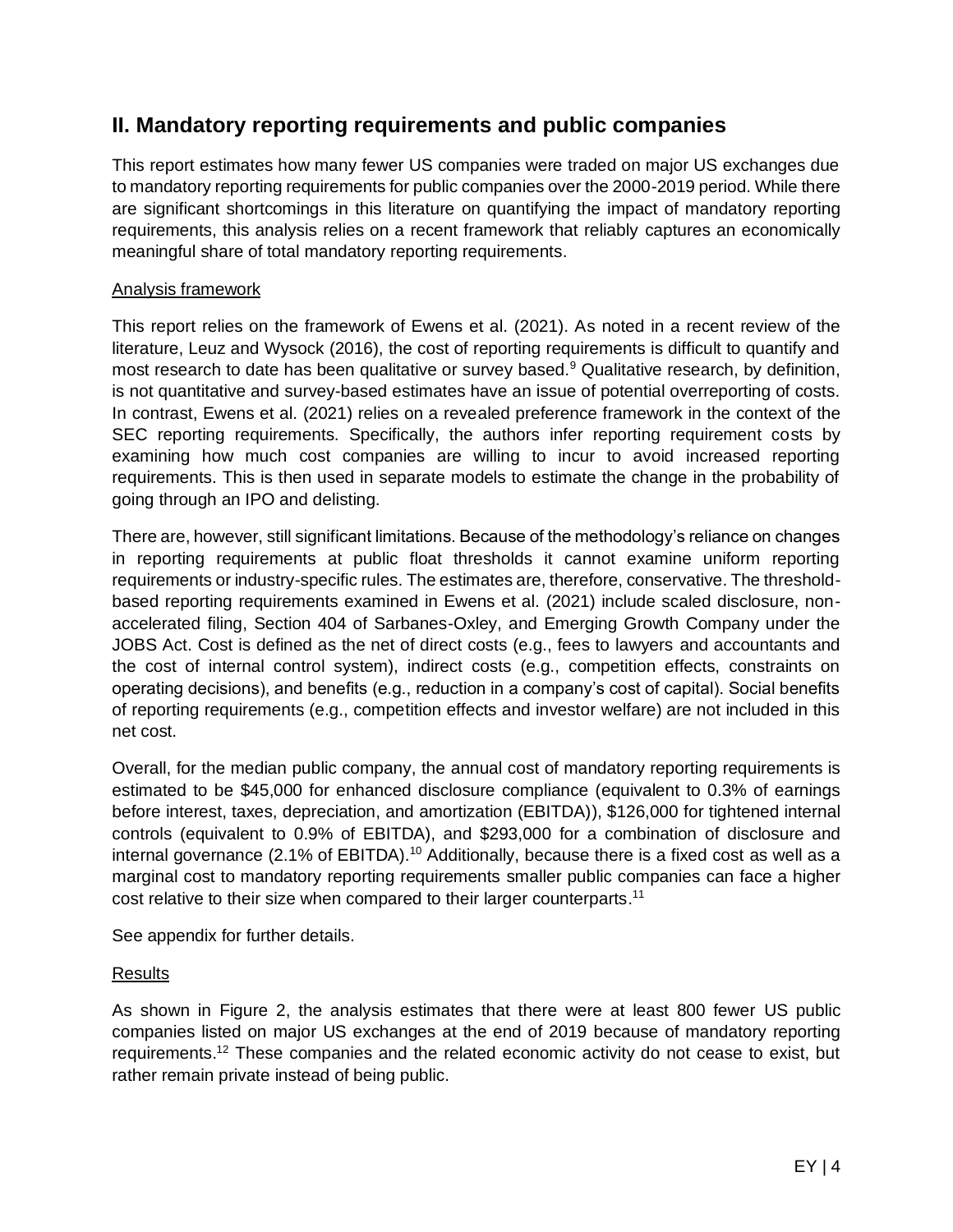Mandatory reporting requirements – because they have a significant initial fixed cost – primarily contribute via a reduction in IPOs. Specifically, this analysis estimates that there were 1,500 fewer IPOs of US public companies on major US exchanges during the 2000-2019 period because of reporting requirements. There is a larger reduction in the number of IPOs than public companies because many public companies are acquired by other companies, experience bankruptcy, or delist from exchanges for various other reasons.





Note: Data exclude special purpose acquisition companies (SPACs) and financial funds. See appendix for details.

Source: Audit Analytics, S&P Capital IQ, and EY analysis.

This analysis further estimates the number of workers, revenue, and market capitalization for a US company that would have been public:

- ► **The median US company that would have been public – but is now, instead, private – is estimated to have 650 workers.** Across the approximately 800 fewer public companies in 2019 this amounts to more than 500,000 workers.
- ► **The median US company that would have been public – but is now, instead, private – is estimated to have nearly \$300 million in revenue.** Across the approximately 800 fewer public companies in 2019 this amounts to upwards of \$250 billion in revenue.
- ► **The median US company that would have been public – but is now, instead, private – is estimated to have over \$750 million in market capitalization.** Across the approximately 800 fewer public companies in 2019 this amounts to nearly \$600 billion in market capitalization.<sup>13</sup>

To put these estimates in context, without any mandatory reporting requirements in the 2000- 2019 period, the number of public listed companies in 2019 would have been higher by roughly 800, all else equal. That is, there would have been roughly 5,100 publicly listed companies rather than 4,300 in 2019 – a 16% decline – without accounting for the various other factors that may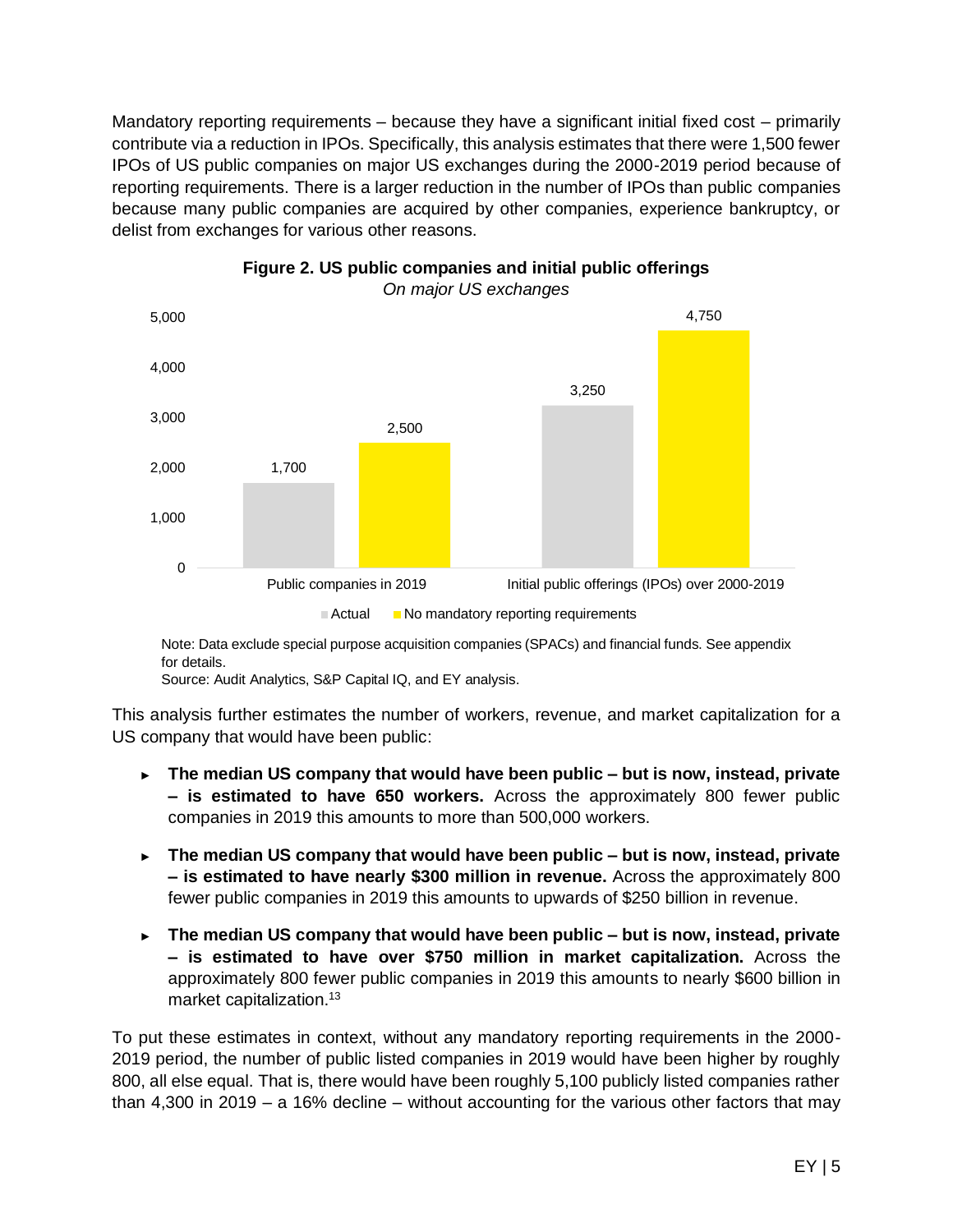also explain the decline in public listings. Assuming these companies are the size of the median public company in 2019, which tend to be relatively small, this translates into a smaller 1.7% decline when measured by company market capitalization.

#### **Figure 3. Reduction in number of public companies and workers, revenue, and market capitalization at public companies due to mandatory reporting requirements, 2019** *On major US exchanges*



Note: Figures are rounded. Relying on the framework of Ewens et al. (2021), the analysis estimates the reduction of initial public offerings between 2000-2019 from the costs of mandatory reporting requirements. The analysis examines IPO data because the research indicates it is the primary channel that mandatory reporting requirements affects. The analysis assumes the survival rate for the companies that did not go public due to mandatory reporting requirements is the same as those that did go public. The analysis excludes special purpose acquisition funds (SPACs) and financial funds. These companies and the related economic activity do not cease to exist, but rather remain private instead of being public. See appendix for details.

Source: Audit Analytics, S&P Capital IQ, and EY analysis.

#### Potential impact of additional reporting requirements

As noted above, mandatory reporting requirements have existed since the 1930s with new reporting requirements being introduced and adjusted over time. This includes new reporting requirements that result in additional cost to public companies as well as relief that reduces cost to public companies. To provide an illustration of the potential impact of additional reporting requirements, this analysis simulates how many fewer public companies would have been listed on major US exchanges at the end of 2019 if reporting requirements were 10% more costly since 2000. 14

As shown in Figure 4, the analysis estimates that there would have been 80 fewer US public companies listed on major US exchanges at the end of 2019 if the costs of mandatory reporting requirements were 10% higher since 2000. These 80 public companies would have an estimated 51,000 employees, \$23 billion in revenue, and over \$60 billion of total market capitalization. Specifically, the analysis estimates that there would have been 150 fewer IPOs of US public companies on major US exchanges during the 2000-2019 period if mandatory reporting requirements were 10% more costly. There is a larger reduction in the number of IPOs than public companies because many public companies are acquired by other companies, experience bankruptcy, or delist from exchanges for various other reasons. Additionally, it stands to reason that higher cost increases would translate into higher estimated impacts on listed companies (e.g., a 20% increase in reporting costs over this period would generally double these estimates).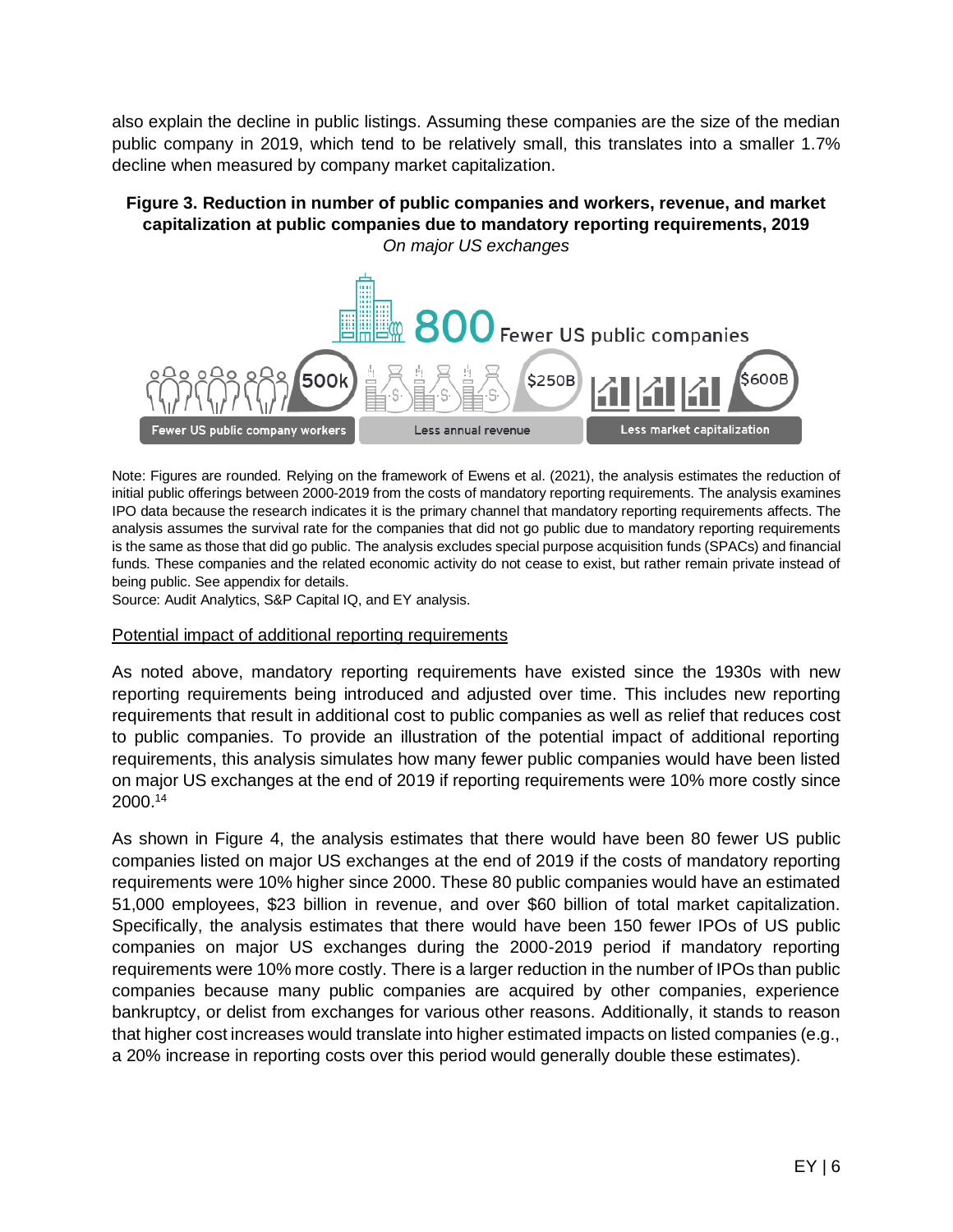#### **Figure 4. Reduction in number of public companies and workers, revenue, and market capitalization at public companies if mandatory reporting requirements had been 10% more costly, 2019**



Note: Figures are rounded. Relying on the framework of Ewens et al. (2021), the analysis estimates the reduction of initial public offerings between 2000-2019 from the costs of mandatory reporting requirements. The analysis examines IPO data because the research indicates it is the primary channel that mandatory reporting requirements affects. The analysis assumes the survival rate for the companies that did not go public due to mandatory reporting requirements is the same as those that did go public. The analysis excludes special purpose acquisition funds (SPACs) and financial funds. These companies and the related economic activity do not cease to exist, but rather remain private instead of being public. See appendix for details.

Source: Audit Analytics, S&P Capital IQ, and EY analysis.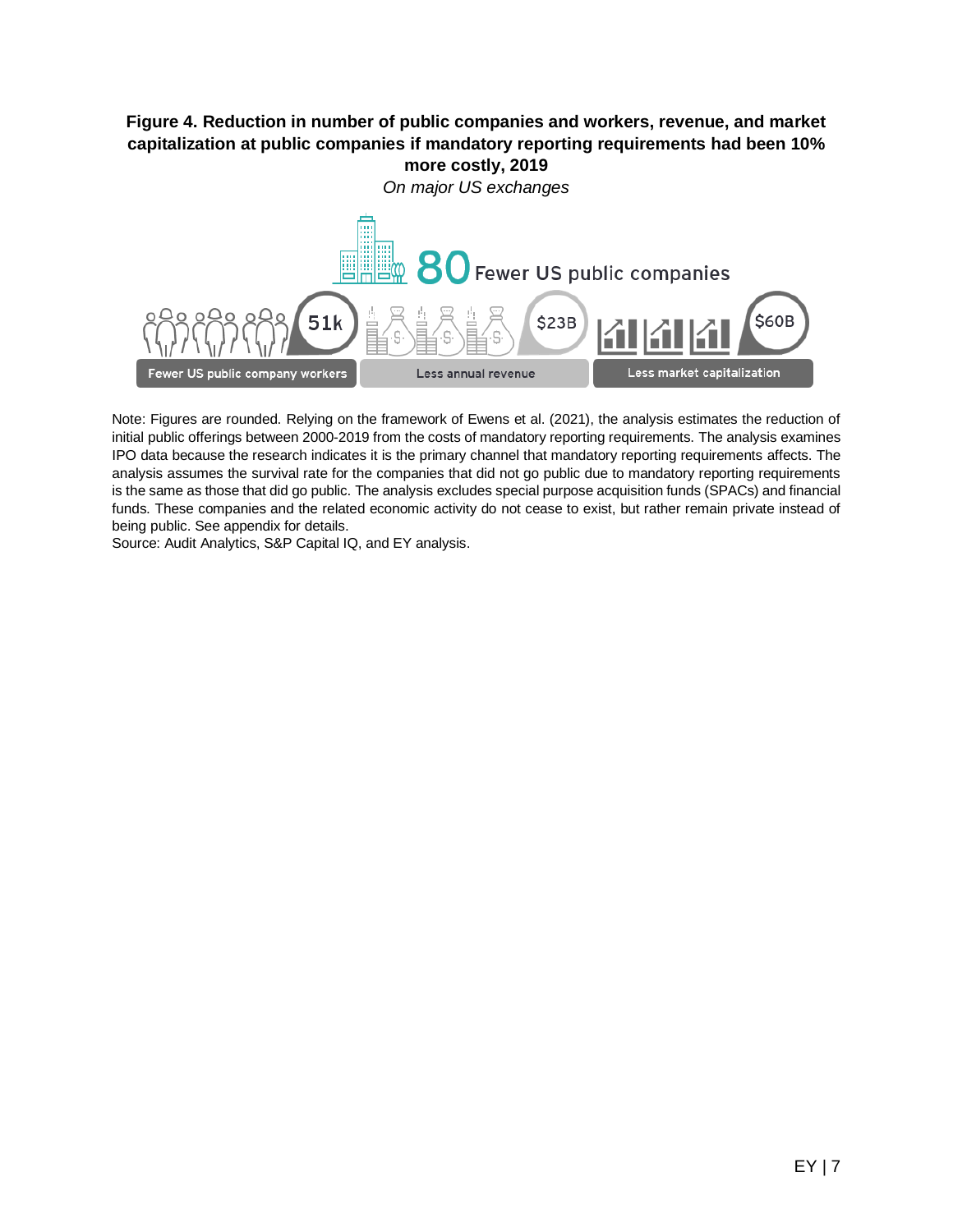### <span id="page-13-0"></span>**III. Caveats and limitations**

Any modeling effort is only an approximate depiction of the economic forces it seeks to represent, and the economic model developed for this analysis is no exception. Although various limitations and caveats might be listed, several are particularly noteworthy:

- ► **Estimates are limited by available information.** The analysis primarily relies on information from Audit Analytics and S&P Capital IQ. This information is based on SEC and other legal filings. The analysis did not attempt to verify or validate this information using sources other than those described in the report.
- ► **There are significant shortcomings in the economic research quantifying the impact of mandatory reporting requirements.** As noted in a recent review of the literature, Leuz and Wysock (2016), the cost of reporting requirements is difficult to quantify and most research to date has been qualitative or survey based. Qualitative research, by definition, is not quantitative and survey-based estimates have an issue of potential overreporting of costs.
- ► **Because of the methodology's reliance on changes in reporting requirements at public float thresholds it cannot examine uniform reporting requirements or industry-specific rules.** This analysis relies on the revealed preference framework of Ewens et al. (2021). Specifically, the authors infer reporting requirement costs by examining how much cost companies are willing to incur to avoid increased reporting requirements. This is then used in separate models to estimate the change in the probability of going through an IPO and delisting. There are, however, still significant limitations. Because of the methodology's reliance on changes in reporting requirements at public float thresholds it cannot examine uniform reporting requirements or industry-specific rules. The estimates are, therefore, conservative. The threshold-based reporting requirements examined in Ewens et al. (2021) include scaled disclosure, non-accelerated filing, Section 404 of Sarbanes-Oxley, and Emerging Growth Company under the JOBS Act.
- ► **This analysis examines the cost of mandatory reporting requirements during the 20 years from 2000-2019.** One reason for the higher regulatory compliance costs is mandatory reporting requirements for public companies. These reporting requirements help investors better understand public companies by providing periodic updates of financial results, possible company risks, and other materials and insight into company performance. However, complying with these reporting requirements can be costly and could disincentivize companies from being public. While this line of research may be suggestive of the impacts of mandatory reporting requirements generally (e.g., other or future requirements), such estimated impacts would depend on the particulars of such requirements; that is, an analysis of historical data may not be perfectly generalizable to other or future requirements.
- ► **Reduction in number of public companies due to mandatory reporting requirements could interact with other reasons for the decline in the number of public companies.** Over the past few decades, for example, markets experienced a significant shift as private equity, venture capital, and other firms increased the capital available to start-up companies. The increased capital available for companies could allow them to scale their businesses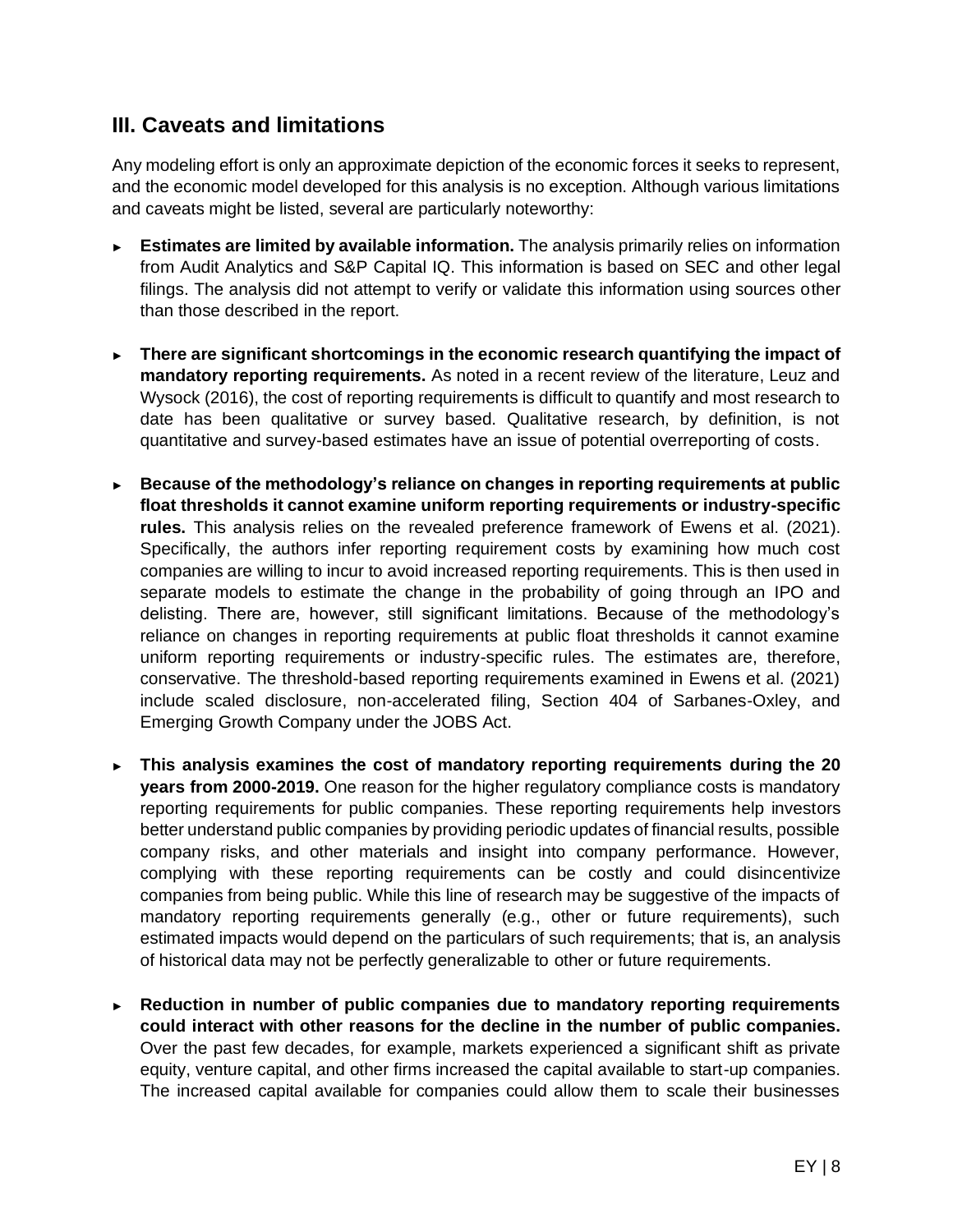without accessing public markets. Such a change in the market could make private companies more responsive to mandatory reporting costs when considering whether or not to go public. That is, the results presented in this report should be viewed as all else equal except for the change in mandatory reporting requirements.

- ► **Estimates assume that the survival rate for companies that did not go public due to mandatory reporting requirements is the same as companies that did go public.** Companies that have an IPO do not necessarily permanently remain a standalone public company. In particular, public companies can be acquired by other companies, experience bankruptcy, or delist from exchanges for various other reasons. This analysis assumes, for each year examined, that companies that would have had an IPO if not for mandatory reporting requirements delist at the same rate as companies that did have an IPO. Absent reporting requirements, the composition of companies that conducted an IPO could change. For example, without reporting requirements, riskier companies may choose to conduct an IPO and subsequently delist at higher rates. This analysis did not adjust the rates at which companies delist.
- ► **Estimates of economic activity estimated from median of existing public companies.**  The analysis uses the median value of existing public companies in 2019 to estimate the economic characteristics of companies that did not have an IPO due to mandatory reporting requirements. Different reporting requirements could lead to different types of companies choosing to conduct an IPO. The analysis does not make any adjustments to account for the possible composition changes that could occur under different mandatory reporting requirements.
- ► **Estimates exclude SPACs and financial funds.** The analysis excluded SPACs and financial funds. In recent years, private companies turned to merging with a SPAC as a method for becoming a public company.<sup>15</sup> SPACs provide an alternative method to the traditional IPO and companies that would have conducted a traditional IPO could have pursued a SPAC instead.
- ► **The COVID-19 pandemic and subsequent recession could create outliers.** The analysis only covers the 20 years from 2000-2019. The COVID-19 pandemic and subsequent recession could have created outliers relative to the previous period. Accordingly, while 2020 data are more recent, 2019 data may be a better indicator of future years and are highlighted in this report.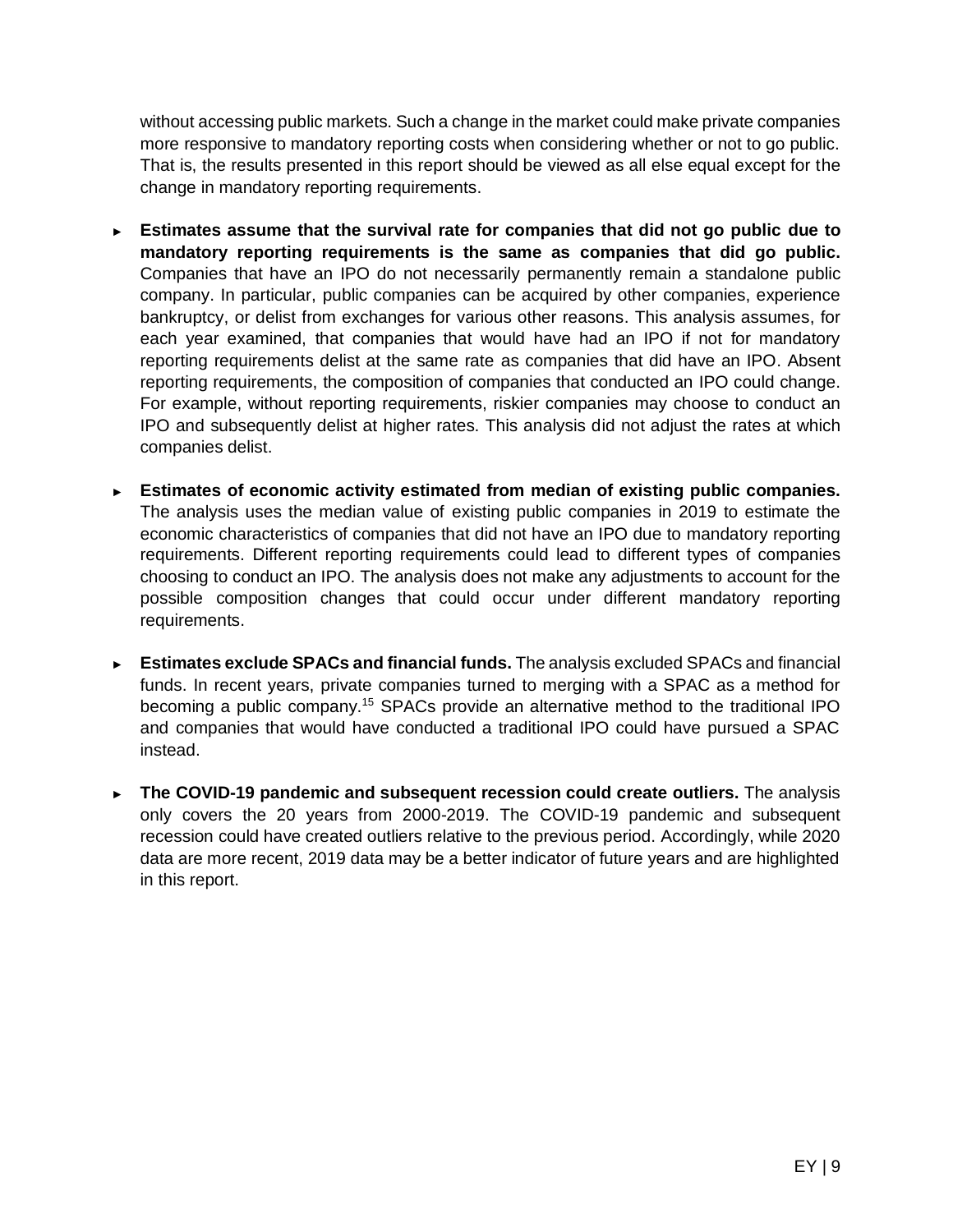# <span id="page-15-0"></span>**Appendix. Methodology**

This analysis estimates how many fewer US companies were traded on major US exchanges due to mandatory reporting requirements for public companies over the 2000-2019 period. Specifically, the framework of Ewens et al. (2021) is used to estimate the impact of mandatory reporting requirements on the probability of companies going public through an IPO or delisting. These probabilities are then applied to data on IPOs and other public companies from Audit Analytics and S&P Capital IQ. As part of applying the probabilities to these data other factors (e.g., companies that IPO could be acquired by other companies, experience bankruptcy, or delist from exchanges for various other reasons) are considered. This is described in detail below.

#### *Impact of mandatory reporting requirements on rate of IPOs and delisting*

The number of US companies traded on major US exchanges has declined significantly in recent decades. The decline can come from either a higher delisting rate (i.e., existing public companies delist) or a lower IPO rate (i.e., fewer private companies become public). The economic research indicates each of these channels accounts for approximately half of the overall decline.<sup>16</sup> The economic research offers multiple explanations for this decline, including declining business dynamism, increases in the availability of private equity, increases in merger and acquisition activity, and higher regulatory compliance costs. One of the regulatory compliance costs is increasing mandatory reporting and disclosure costs. 17

This report estimates how many fewer US public companies were traded on major US exchanges due to mandatory reporting requirements for public companies over the 2000-2019 period. Specifically, this analysis relies on the framework of Ewens et al. (2021).<sup>18</sup> As noted in a recent review of the literature, Leuz and Wysock (2016), the cost of reporting requirements is difficult to quantify and most research to date has been qualitative or survey based. Qualitative research, by definition, is not quantitative and survey-based estimates have an issue of potential overreporting of costs. In contrast, Ewens et al. (2021) relies on a revealed preference framework in the context of SEC reporting requirements.

Specifically, the authors infer reporting requirement costs by examining how much cost companies are willing to incur to avoid increased reporting requirements. There are, however, still significant limitations. Because of the methodology's reliance on changes in reporting requirements at public float thresholds it cannot examine uniform reporting requirements or industry-specific rules. The estimates are, therefore, conservative. The threshold-based reporting requirements examined in Ewens et al. (2021) include scaled disclosure, non-accelerated filing, Section 404 of Sarbanes-Oxley, and Emerging Growth Company under the JOBS Act.

The cost associated with mandatory reporting requirements is estimated as follows. Companies choose the quantity of equity to issue in the public market, *e*, relative to the undistorted level, *z*, to maximize its payoff with the following payoff function:

$$
\max_e - \Phi(e-z) - k \mathbf{1}_{\{e \geq \underline{e}\}}
$$

In particular, *Φ*, is the capital structure distortion cost (i.e., the cost a company incurs if *e* deviates from *z*). <sup>19</sup> The second term of the payoff function, *k1{e≥e}*, is the cost associated with mandatory reporting requirements. Specifically, when a company's equity is above a threshold for a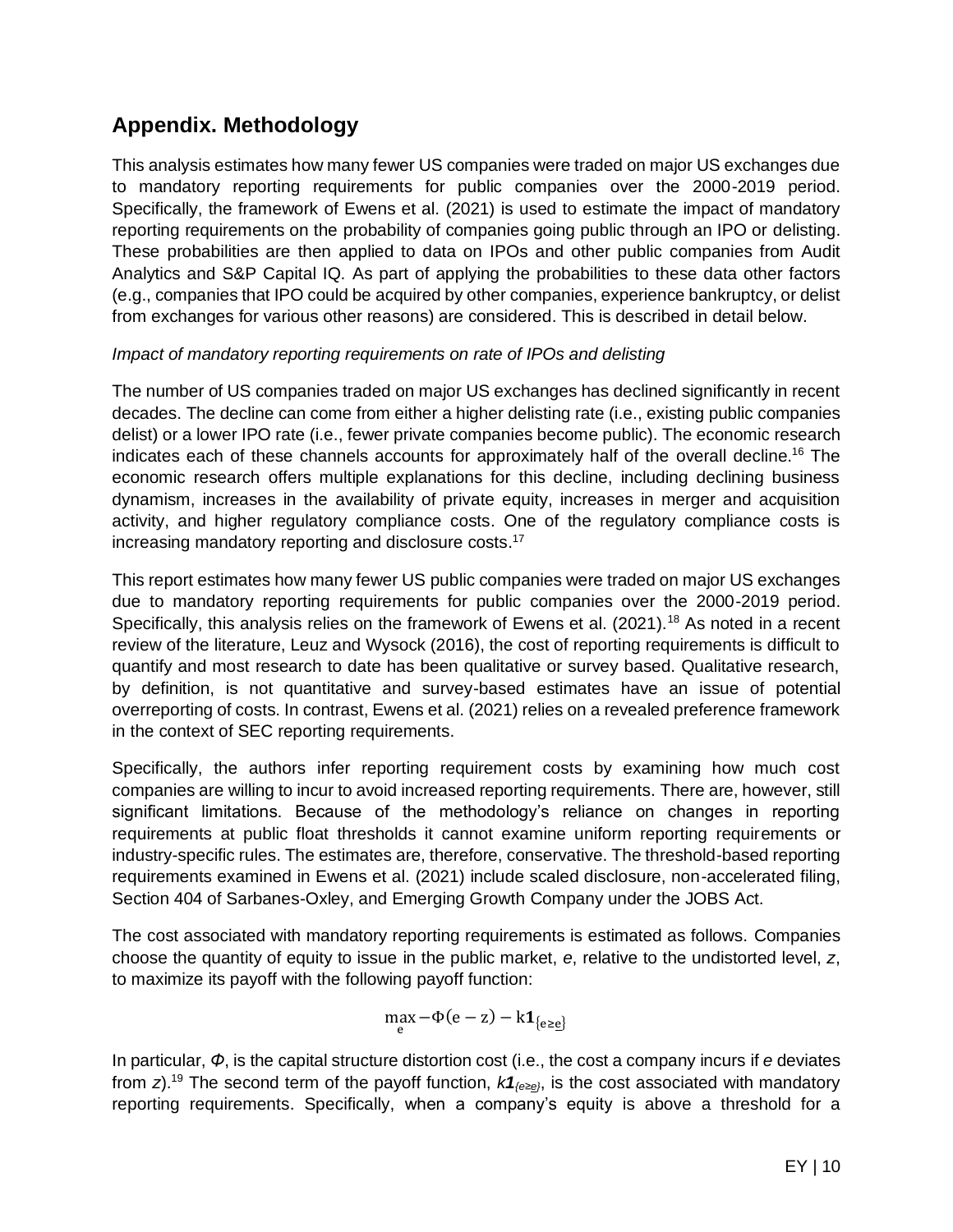threshold-based reporting requirement, *e*, the company is subject to cost *k*. Cost is defined as the net of direct costs (e.g., fees to lawyers and accountants and the cost of internal control system), indirect costs (e.g., competition effects, constraints on operating decisions), and benefits (e.g., reduction in a company's cost of capital). Social benefits of reporting requirements (e.g., competition effects and investor welfare) are not included in this net cost.

The capital structure distortion cost, *Φ*, is based on Binsbergen et al. (2010, 2011): 20

$$
\Phi(e-z)=\frac{1}{2}\beta\eta qzr^2\left(1-\frac{e}{z}\right)^2
$$

where *β* is the slope of the debt marginal cost curve, *η* is ratio of public float to book assets, *q* is Tobin's Q, and *r* is the interest rate on debt. Without any reporting requirements it is optimal for a company to choose  $e$  is equal to *z* because there is a cost,  $\phi$ , to distorting the capital structure. With reporting requirements companies face a cost that can be reduced by distorting the capital structure such that *e* is below *e*. Therefore, the indifference condition of the marginal company is a revealed preference estimate of the cost of mandatory reporting requirements:

$$
k = \Phi(\underline{e} - \overline{e})
$$

where *ē* is the undistorted equity of the indifferent marginal company. Ewens et al. (2021) estimates  $\bar{e}$  using the fuzzy bunching estimator of Alvero and Xiao (2020).<sup>21</sup> The fuzzy bunching estimator compares the distribution around the mandatory reporting requirement threshold (which is not smooth with mandatory reporting requirements) to a counterfactual distribution (which would be smooth without mandatory reporting requirements) to estimate the marginal company *ē*.

Notably, the cost of mandatory reporting requirements estimated above, *k,* is for the marginal company. This is then extrapolated to other companies with the following approach:

$$
\ln k = \ln \overline{k} + \kappa (\ln e - \ln \overline{e})
$$

where *k* is the cost of mandatory reporting requirements,  $\overline{k}$  is the cost of mandatory reporting requirements for the marginal company, *κ* is the elasticity of the cost of mandatory reporting requirements with respect to public float, *e* is public float, and *ē* is public float of the marginal company.

Given these estimated mandatory reporting requirement costs, separate models are used to estimate the change in the probability of going through an IPO and delisting. Specifically, logit models are estimated using maximum likelihood:

$$
Pr(IPO)_{i,t} = \frac{\exp(\beta \ln k_{i,t} + \gamma X_{i,t})}{1 + \exp(\beta \ln k_{i,t} + \gamma X_{i,t})}
$$

$$
Pr(delist)_{i,t} = \frac{\exp(\beta \ln k_{i,t} + \gamma Z_{i,t})}{1 + \exp(\beta \ln k_{i,t} + \gamma Z_{i,t})}
$$

where  $Pr(IPO)_{it}$  is the probability that company *i* will go public in year *t*,  $k_{it}$  is the cost of mandatory reporting requirements for company *i* in year *t* if it is public, *Xi,t* contains other company-specific characteristics affecting the likelihood of IPO, *Pr(delist)i,t* is the probability that company *i* will delist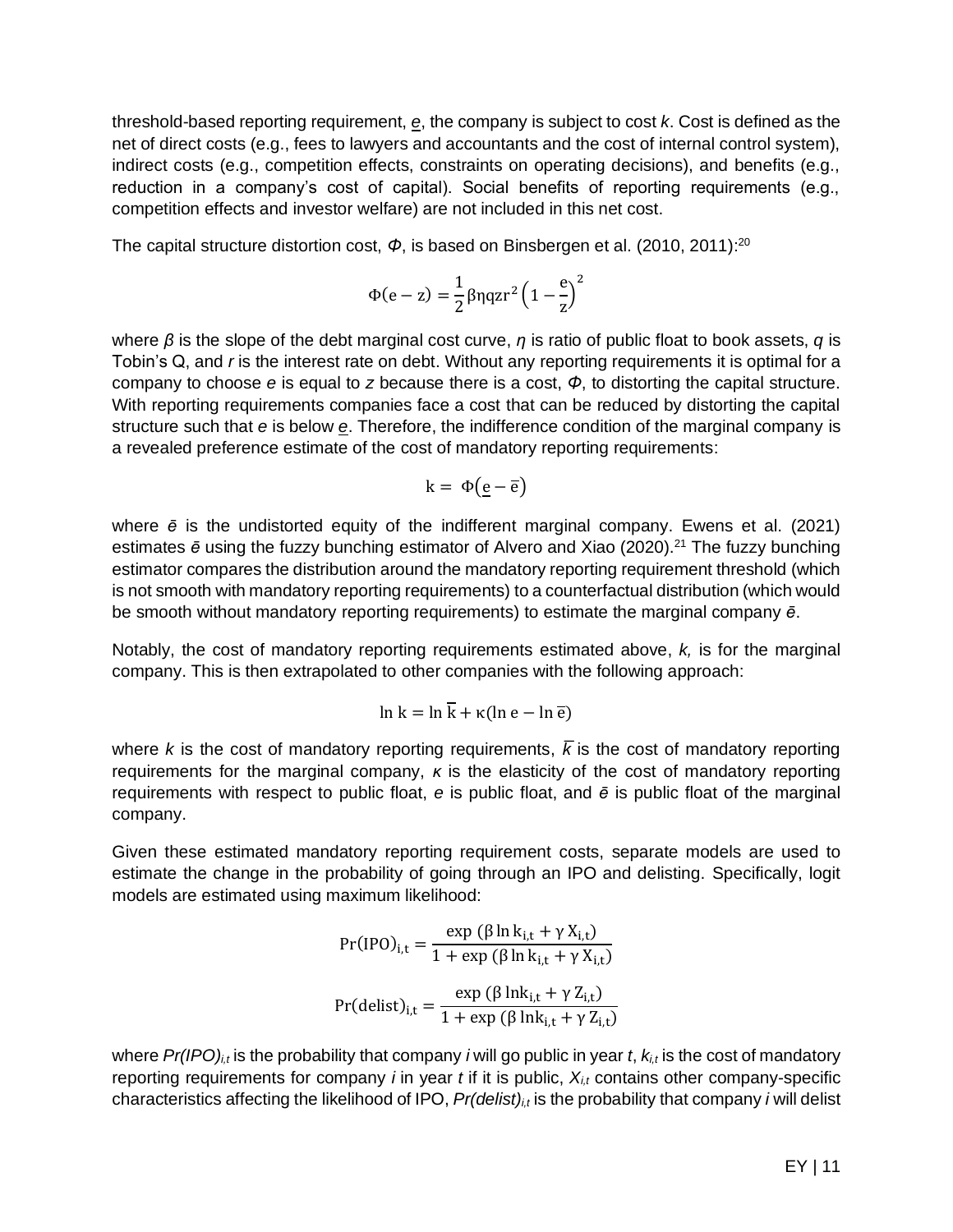in year *t*, and *Zi,t* contains lagged other company-specific characteristics affecting the likelihood of delisting. The marginal effect from a logit model with a logged independent variable is interpreted as follows: A 1% increase in the independent variable  $(= k = \text{cost of mandatory})$ reporting requirements) decreases the dependent variable (= *Pr(IPO)* = Probability of IPO) by the estimated marginal effect (e.g., if a marginal effect were 0.001 then there would be a 0.1 percentage-point decrease since  $0.001 = 0.1\%$ ).

Overall, removing mandatory reporting requirement costs is estimated by Ewens et al. (2021) to increase post-2000 IPO likelihood from 0.95% to 1.4%.<sup>22</sup> Higher mandatory reporting requirement costs are estimated to generally not have an impact on the probability of delisting.<sup>23</sup>

Note that the reduction in number of public companies due to mandatory reporting requirements could interact with other reasons for the decline in the number of public companies. Over the past few decades, for example, markets experienced a significant shift as private equity, venture capital, and other firms increased the capital available to start-up companies. The increased capital available for companies could allow them to scale their businesses without accessing public markets. Such a change in the market could make private companies more responsive to mandatory reporting costs when considering whether or not to go public. That is, the results presented in this report should be viewed as all else equal except for the change in mandatory reporting requirements.

For additional detail see Ewens et al. (2021).

#### *Estimating the impact of mandatory reporting requirements on the number of public companies*

The research finds that the reporting requirements examined impacted a private company's decision to go public and did not have a significant impact on a public company's decision to delist and become private. This indicates that changes in reporting requirements primarily impact IPO rates rather than delisting rates. Specifically, as noted above, removing mandatory reporting requirement costs is estimated to increase post-2000 IPO likelihood from 0.95% to 1.4% and that higher mandatory reporting requirement costs generally do not have an impact on the probability of delisting.

The analysis uses Audit Analytics data to determine the number of US companies that conducted an initial public offering (IPO) on major US exchanges from 2000-2019. The analysis examines IPO data because the research indicates it is the primary channel that mandatory reporting requirements affects. This is then used to simulate a change in the post-2000 IPO likelihood from 0.95% (actual mandatory reporting requirement costs) to 1.4% (zero mandatory reporting requirement costs).

The analysis removes special purpose acquisition companies (SPACs) and financial funds from the sample. SPACs have risen to prominence as an alternative to the traditional IPO method. SPACs raise capital from investors, conduct an IPO, and search for a private company to merge with. Upon merging, the private company is now public and the SPAC ceases to exist.<sup>24</sup> If the analysis included SPACs, the number of IPOs would be approximately 9% higher between 2000- 2019 with nearly 50% of those occurring in the five years between 2015-2019. The analysis removed SPACs to focus on traditional private companies choosing to conduct an IPO. Financial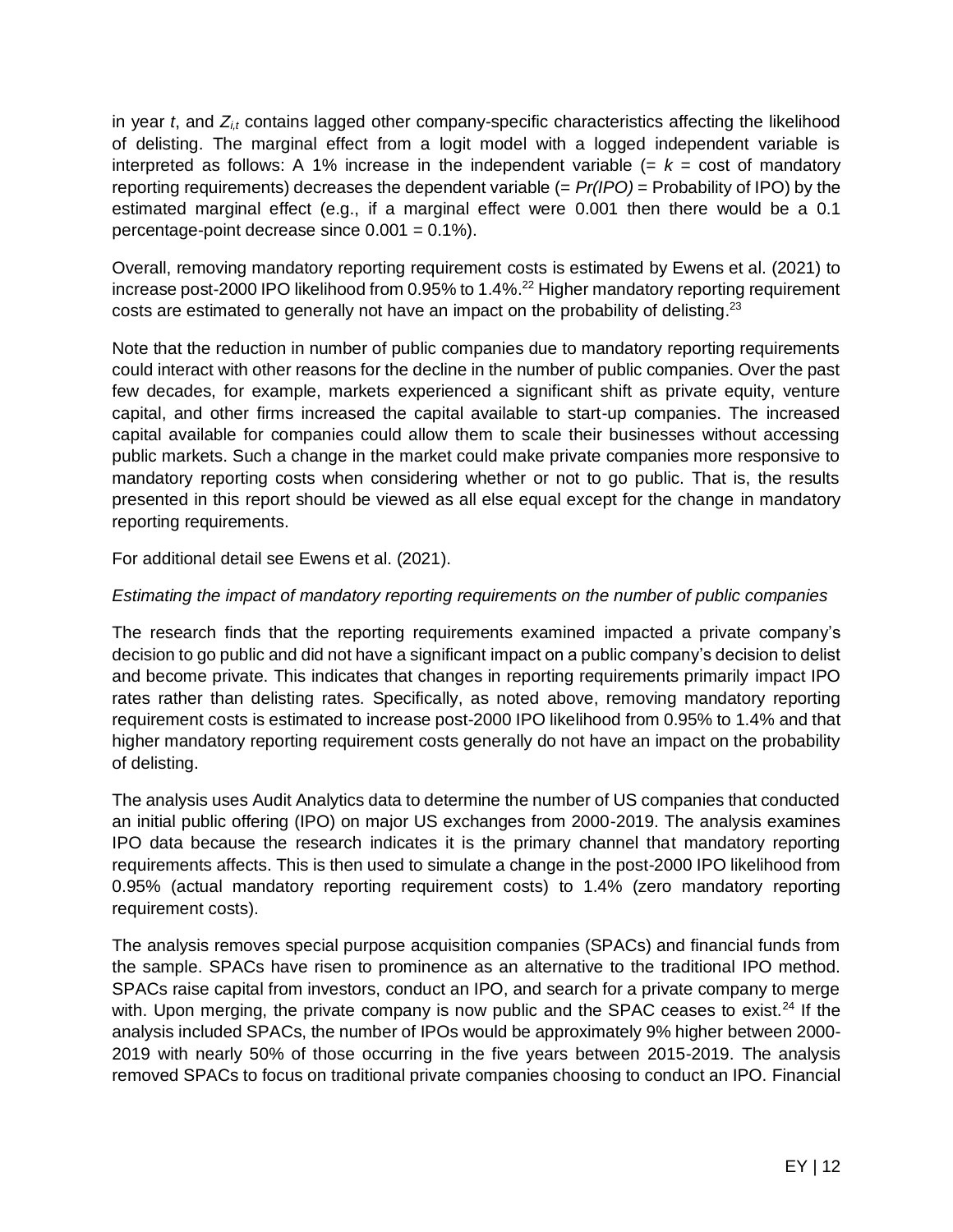funds allow investors to aggregate capital across many companies or asset classes. While public and tradeable, they are not private companies looking to scale using public markets.<sup>25</sup>

Companies that have an IPO do not necessarily permanently remain a standalone public company. In particular, public companies can be acquired by other companies, experience bankruptcy, or delist from exchanges for various other reasons. This analysis assumes, for each year examined, that companies that would have had an IPO if not for mandatory reporting requirements delist at the same rate as companies that did have an IPO. That is, although this analysis estimates that there were at least 1,500 fewer IPOs of US public companies on major US exchanges during the 2000-2019 period because of reporting requirements, there were only at least 800 fewer US public companies listed on major US exchanges at the end of 2019 because of mandatory reporting requirements.

Specifically, the analysis uses Audit Analytics and S&P Capital IQ data to match major business developments (e.g., bankruptcies, mergers, delistings) and financial information to the public companies after the IPO. Companies that no longer trade on major US public exchanges are then matched to bankruptcy and merger and acquisition data from Audit Analytics as well as merger and acquisition and delisting data from S&P Capital IQ. These companies are considered to have lifespans that matched the earliest event year.<sup>26</sup> Companies that are no longer trading at the end of 2019 but did not have matching bankruptcy, merger and acquisition, or delisting data were manually researched to determine the year the company delisted.

The median "lifespan" (i.e., the time from a private company going public to its first business development that would cause it to stop trading on public markets) of US public companies that conducted an IPO on major US exchanges from 2000-2019 is just over 7 years. Companies that still traded at the end of the sample were counted as having a lifespan from their IPO year until the end of the sample. Being acquired by another company was the most common method by which public companies left the sample.

Note that absent mandatory reporting requirements the composition of companies that conducted an IPO could change. For example, without reporting requirements, riskier companies may choose to conduct an IPO and subsequently delist at higher rates. This analysis did not adjust the rates at which companies delist.

These data – public companies on major US exchanges that conducted an IPO after 2000 taking into account major business developments that could result in a public company no longer being a public company – are displayed in Figure A-1. Although over 3,200 companies conducted an IPO since 2000, only approximately half still list as public companies in 2019. Figure A-2 highlights the composition of public companies that conducted an IPO since 2000 based on the year of their IPO. For example, in 2019, of the nearly 1,700 remaining public companies that had an IPO since 2000, 16% had their IPO in 2000-2004, 15% had their IPO in 2005-2009, 31% had their IPO in 2010-2014, and 38% had their IPO in 2015-2019.

The analysis uses the median value of existing public companies in 2019 to estimate the economic characteristics of companies that did not have an IPO due to mandatory reporting requirements. Different reporting requirements could lead to different types of companies choosing to conduct an IPO. The analysis does not make any adjustments to account for the possible composition changes that could occur under different mandatory reporting requirements.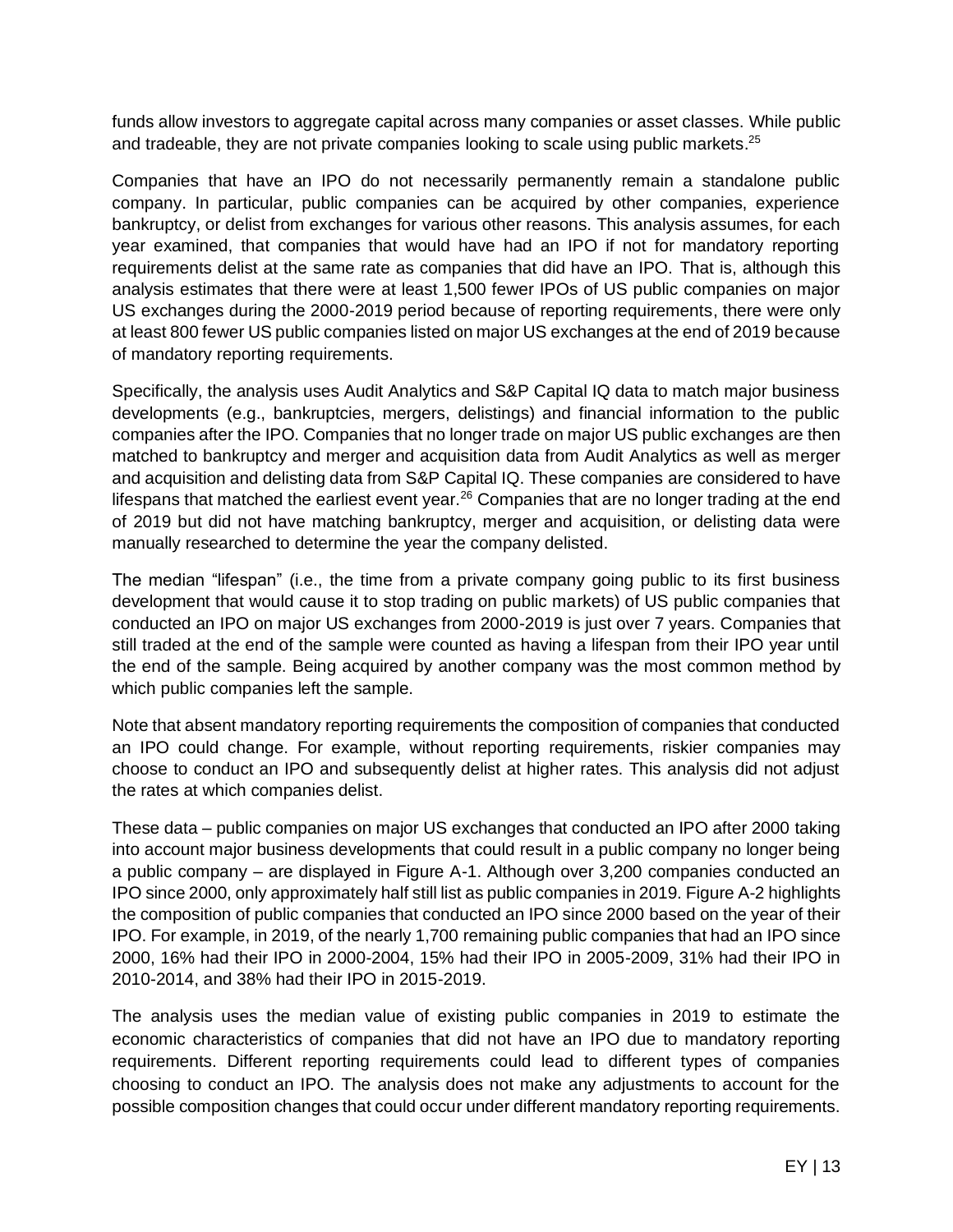To estimate the median public company in 2019, the analysis uses S&P Capital IQ data on market capitalization, revenue, and total employees from public companies incorporated in the United States.



**Figure A-1. Public companies that conducted an IPO after 2000, 2000-2019**

Note: Gray boxes are recessionary years. The sample includes only public companies that conducted an initial public offering on major US exchanges from 2000-2019. The figure excludes SPACs and financial funds. Source: Audit Analytics and EY analysis.



**Figure A-2. Public companies that conducted an IPO after 2000 by IPO year, 2004-2019**

Note: The sample includes only public companies that conducted an initial public offering on major US exchanges from 2000-2019. The figure excludes SPACs and financial funds. Source: Audit Analytics and EY analysis.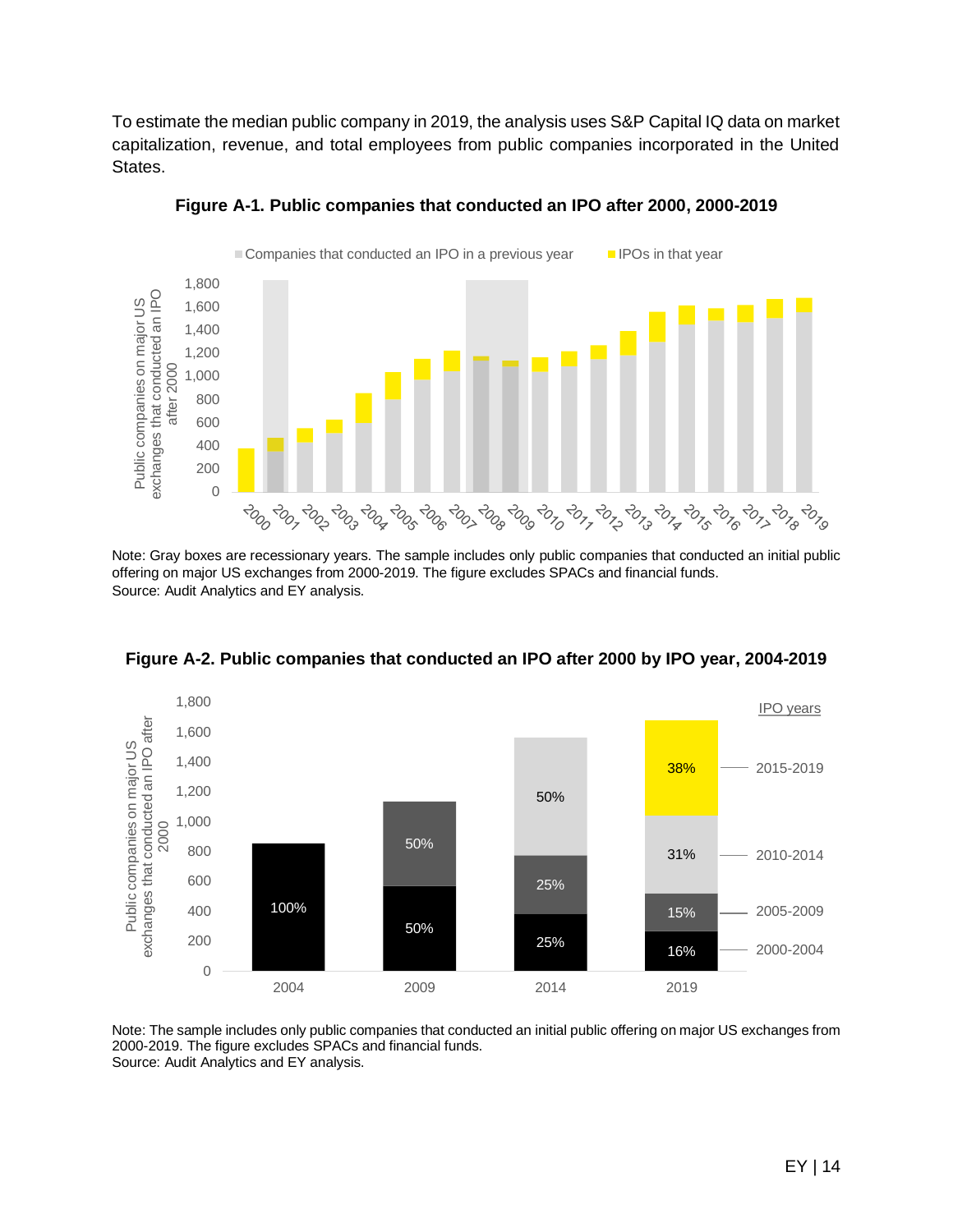### <span id="page-20-0"></span>**Endnotes**

<sup>1</sup> See, Doidge, Craig, G. Andrew Karolyi, and René M. Stulz, "The U.S. listing gap," *Journal of Financial Economics*, Volume 123, Issue 3, March 2017[, https://www.sciencedirect.com/science/article/abs/pii/S0304405X1630232X](https://www.sciencedirect.com/science/article/abs/pii/S0304405X1630232X)

<sup>2</sup> The World Bank definition is as follows: "Listed domestic companies, including foreign companies which are exclusively listed, are those which have shares listed on an exchange at the end of the year. Investment funds, unit trusts, and companies whose only business goal is to hold shares of other listed companies, such as holding companies and investment companies, regardless of their legal status, are excluded. A company with several classes of shares is counted once. Only companies admitted to listing on the exchange are included."

3 "World Development Indicators," World Bank website, databank.worldbank.org, accessed June 2022. This value is for 2019.

<sup>4</sup> Other explanations include shifting investment to intangibles and changing economies of scope. As observed by Ewens et al. (2021), non-regulatory factors are generally found to play a more important role. See Ewens, Michael, Kairong Xiao, and Ting Xu, "Regulatory Costs of Being Public: Evidence From Bunching Estimation," NBER Working Paper 29143, August 2021,

[https://www.nber.org/system/files/working\\_papers/w29143/w29143.pdf](https://www.nber.org/system/files/working_papers/w29143/w29143.pdf)

5 See, for example, Decker, Ryan, John Haltiwanger, Ron S. Jarmin, and Javier Miranda, "Declining Business Dynamism: Implications for Productivity?" August 2016,

[https://www.brookings.edu/wp-content/uploads/2016/08/haltiwanger\\_conference\\_draft.pdf](https://www.brookings.edu/wp-content/uploads/2016/08/haltiwanger_conference_draft.pdf)

<sup>6</sup> See Ewens, Michael and Joan Farre-Mensa, "The Deregulation of the Private Equity Markets and the Decline in IPO," *The Review of Financial Studies*, Volume 33, Issue 12, December 2020,

<https://academic.oup.com/rfs/article/33/12/5463/5835291>

<sup>7</sup> See Gao, Xiaohui, Jay Ritter, and Zhongyan Zhu, "Where Have All the IPOs Gone?", Journal of Financial and Quantitative Analysis, Volume 48, No. 6, December 2013, [https://www.cambridge.org/core/services/aop-cambridge](https://www.cambridge.org/core/services/aop-cambridge-core/content/view/4687B99460F170D9F290EA9EC587B41A/S0022109014000015a.pdf/where-have-all-the-ipos-gone.pdf)[core/content/view/4687B99460F170D9F290EA9EC587B41A/S0022109014000015a.pdf/where-have-all-the-ipos](https://www.cambridge.org/core/services/aop-cambridge-core/content/view/4687B99460F170D9F290EA9EC587B41A/S0022109014000015a.pdf/where-have-all-the-ipos-gone.pdf)[gone.pdf](https://www.cambridge.org/core/services/aop-cambridge-core/content/view/4687B99460F170D9F290EA9EC587B41A/S0022109014000015a.pdf/where-have-all-the-ipos-gone.pdf)

 $8$  While Reg FD does not require specific disclosures, it prohibits selective disclosure of material and non-public information to favored individual's without disclosing to the public as well. SOX strengthened the auditing requirements and requires auditor attestation of certain internal controls. Even though SOX passed in the early 2000s, a recent survey of public companies found that 63% of respondents indicate they spend more effort on SOX compliance since implementation. For further details regarding these rules, see Leuz, Christian and Peter Wysocki, "The Economics of Disclosure and Financial Reporting Regulation: Evidence and Suggestions for Future Research," *Journal of Accounting Research*, Volume 54, Issue 2, May 2016[, https://onlinelibrary.wiley.com/doi/abs/10.1111/1475-679X.12115.](https://onlinelibrary.wiley.com/doi/abs/10.1111/1475-679X.12115) For more details on SOX compliance in public companies, see Akinosho, Esi, "Unlocking value beyond compliance in your SOX program: Global SOX survey results," EY, May 20, 2020, [https://www.ey.com/en\\_us/consulting/how-to-unlock-value](https://www.ey.com/en_us/consulting/how-to-unlock-value-from-your-sox-program-beyond-compliance)[from-your-sox-program-beyond-compliance](https://www.ey.com/en_us/consulting/how-to-unlock-value-from-your-sox-program-beyond-compliance)

9 See Leuz, Christian and Peter Wysocki, "The Economics of Disclosure and Financial Reporting Regulation: Evidence and Suggestions for Future Research," *Journal of Accounting Research*, Volume 54, Issue 2, May 2016, [https://onlinelibrary.wiley.com/doi/abs/10.1111/1475-679X.12115.](https://onlinelibrary.wiley.com/doi/abs/10.1111/1475-679X.12115)

<sup>10</sup> The median public company in the sample has \$102 million in public float. For additional detail see appendix and Ewens et al. (2021).

<sup>11</sup> There are, however, exemptions for companies below certain thresholds.

<sup>12</sup> The major US exchanges included are the New York Stock Exchange (NYSE), Nasdaq, and OTC markets.

<sup>13</sup> The analysis uses median values from existing public companies to estimate the changes across the 800 fewer public companies in 2019. Due to multiple large existing public companies in 2019, the average could overestimate the size across the 800 fewer public companies.

<sup>14</sup> To illustrate the potential impacts of higher mandatory reporting requirement costs, this analysis assumes that this impact is simply 10% of the zero regulation case as estimated by Ewens et al. (2021).

<sup>15</sup> For more details on the operation of SPACs see, Anani, Karim and Mark Schwartz, "What you need to know about SPACs," March 31, 2021[, https://www.ey.com/en\\_us/ipo/what-you-should-know-about-special-purpose-acquisition](https://www.ey.com/en_us/ipo/what-you-should-know-about-special-purpose-acquisition-companies)[companies](https://www.ey.com/en_us/ipo/what-you-should-know-about-special-purpose-acquisition-companies)

<sup>16</sup> See, Doidge, Craig, G. Andrew Karolyi, and René M. Stulz, "The U.S. listing gap," *Journal of Financial Economics*, Volume 123, Issue 3, March 2017[, https://www.sciencedirect.com/science/article/abs/pii/S0304405X1630232X](https://www.sciencedirect.com/science/article/abs/pii/S0304405X1630232X)

<sup>17</sup> For more details on reporting and disclosure rules, see Leuz, Christian and Peter Wysocki, "The Economics of Disclosure and Financial Reporting Regulation: Evidence and Suggestions for Future Research," *Journal of Accounting Research*, Volume 54, Issue 2, May 2016,<https://onlinelibrary.wiley.com/doi/abs/10.1111/1475-679X.12115> <sup>18</sup> Ewens et al. (2021).

 $19$  Ewens et al. (2021) examine three potential channels through which a company can distort its public float downward: (1) reduced investment, (2) increased leverage, and (3) increased inside ownership. Their analysis finds that the most